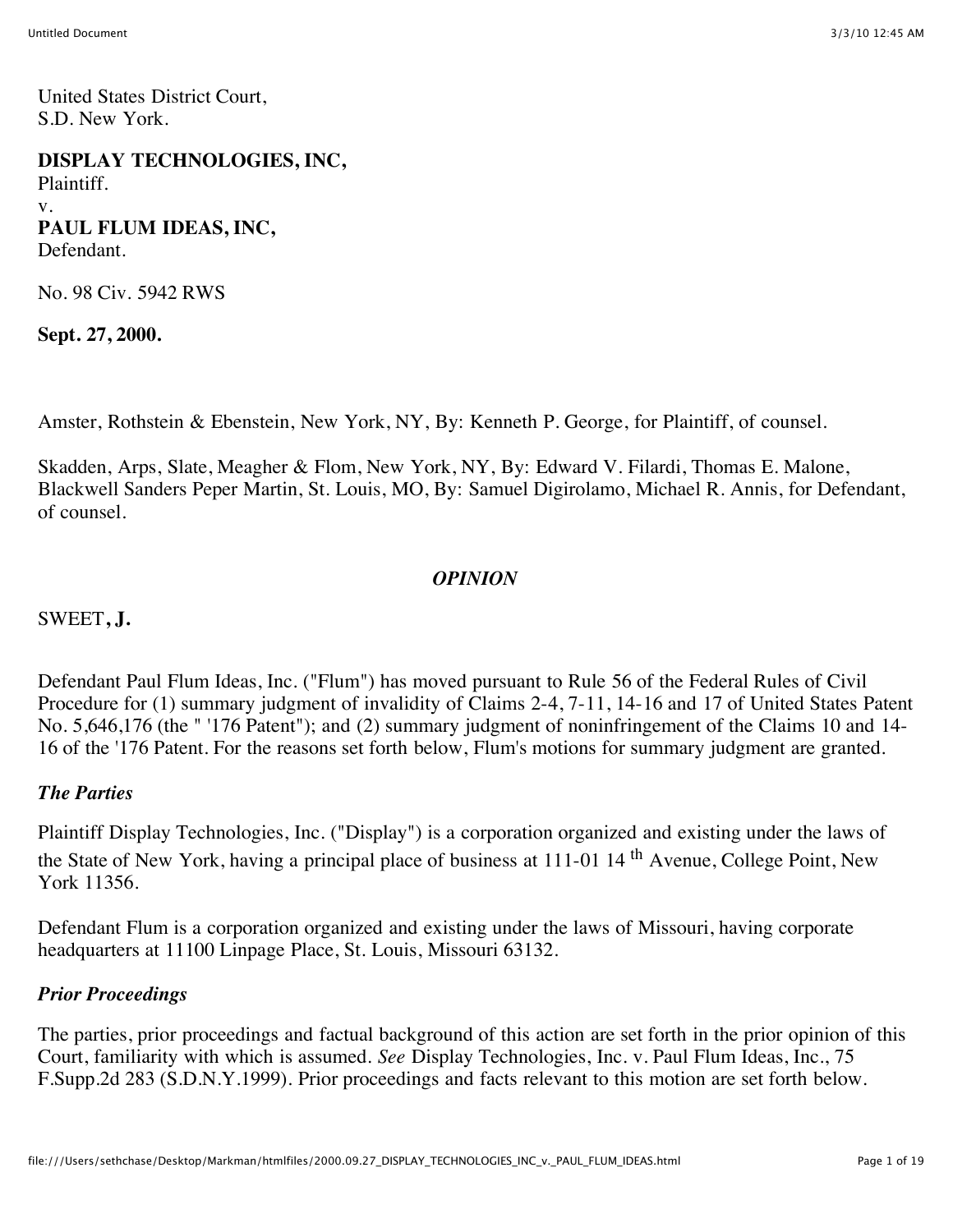Display filed a complaint in this action on August 19, 1998. The action arises out of Flum's alleged infringement of Display's 1997 patent for the design of display rack employed in refrigerated bottle or can dispensing machines based upon Flum's sale of its GLOBE GLIDE IV display rack. On December 9, 1999, this Court held that Claim 1 of the '176 Patent was invalid because the claimed subject matter was anticipated by prior art, id. at 292, 293, and granted in part and denied in part partial summary judgment for the defendants for noninfringement. Id. at 295, 297.

On April 20, 2000, the defendant filed the instant motion for partial summary judgment of invalidity and noninfringement of Display's remaining claims, Claims 2-4, 7-11, 14-16 and 17 of the '176 patent. The plaintiff filed a memorandum of law in opposition to defendant's motion for summary judgment on May 24, 2000. The motion was deemed fully submitted upon the filing of defendant's reply on June 12, 2000.

## *Facts*

The facts as set forth below are derived from the complaint and the statements of the parties pursuant to Local Civil Rule 56.1, Local Rules of the United States District Courts for the Southern and Eastern District of New York and are uncontested except as noted.

# **A.** *The* '176 Patent

It is undisputed that Display is the owner and assignee of the '176 Patent, entitled "Display Rack with Channel Front Member." The '176 Patent was filed with the Patent and Trademark Office ("PTO") as application serial number 08/694,310 on August 8, 1996. FN1 The '176 Patent is directed to an improved display rack for displaying and dispensing upright articles, such as beverage bottles or cans, from a refrigerated display case. The display rack of the '176 Patent generally consists of parallel channels for organizing and holding upright bottles or cans in a line, the channels being connected to each other in a side-by-side relationship. Because the underlying supporting shelf is slanted, the bottles in each channel slide forward, one at a time, as each lead bottle is dispensed by hand from the front.

FN1. The '176 Patent was filed in the name of Richard Jay.

The '176 Patent contains 28 claims directed to the various features of Display's purported invention. The patent includes six independent claims and 22 dependent claims. Only claims 2-4, 7-11, and 14-17 remain at issue in this action. Each of the remaining claims is dependent on Claim 1, which this Court has previously held to be invalid in light of prior art. *See* Display Technologies, Inc. v. Paul Flum Ideas, Inc., 75 F.Supp.2d 283 (S.D.N.Y.1999). These dependent claims specifically require a display rack with a front member "secured to at least one of said sidewalls." Claim 1 explains the design as follows:

1. A display rack for supporting and displaying upright elongate articles, comprising:

A. a plurality of elongate channels, each said channel defining:

(i) a pair of laterally spaced upstanding sidewalls

(ii) a substantially planar article-supporting track connecting said sidewalls at the bottoms thereof, and

(iii) a front member spaced above said track, secured to at least one of said sidewalls, and at least partially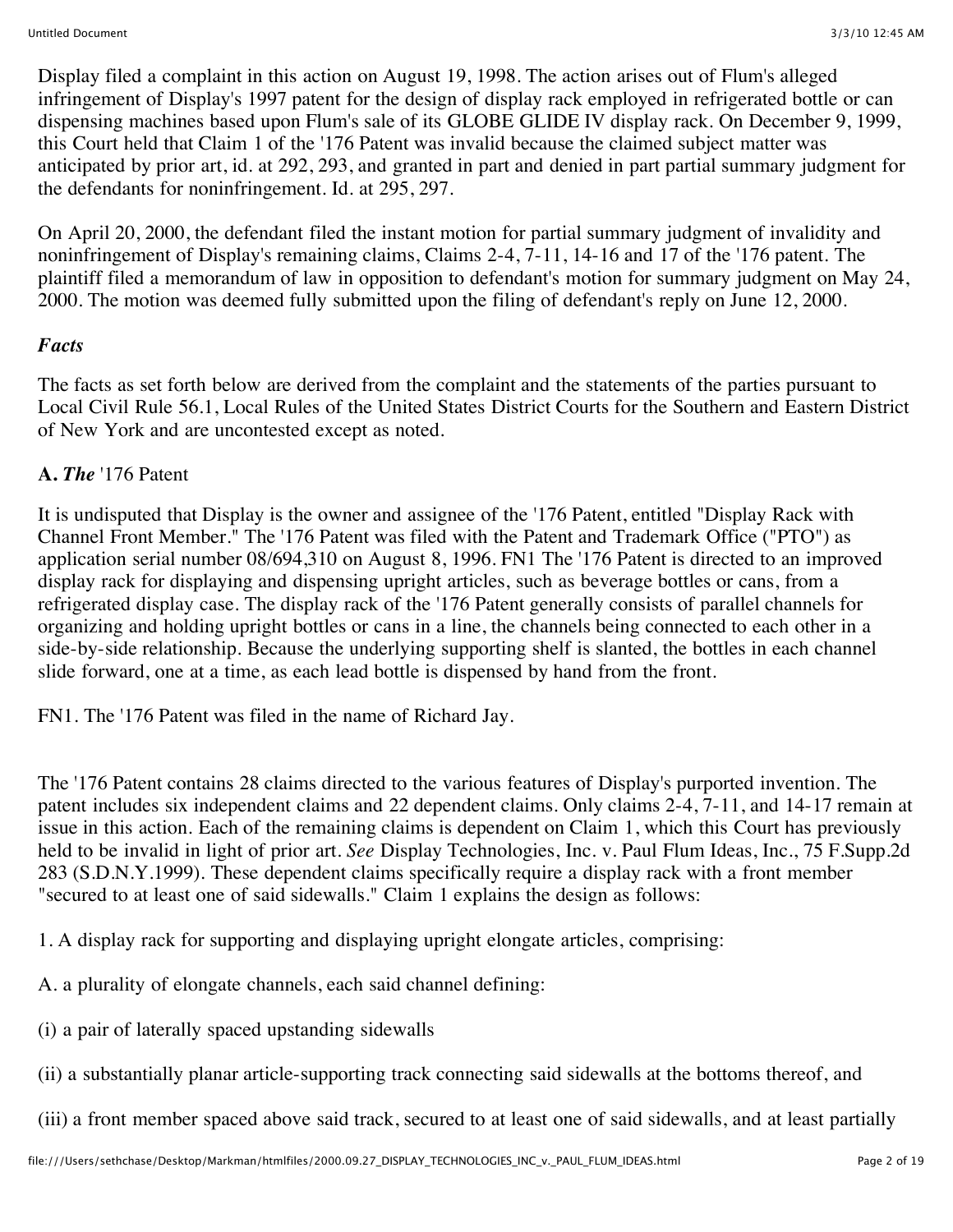bridging the sidewalls; the bottom of said front member, the top of the front of said track and the front of said sidewalls cooperatively defining an aperture through which an upright substantial portion of a lead article in said channel may be viewed; and

B. means securing said channels in side-by-side, longitudinally parallel and transversely adjacent relationship.

Figure 1 of the '176 Patent shows a front member attached to at least one side wall. The specification of the '176 Patent defines a sidewall as "extending the length of the channel."

Claims 2-4, 7-11 and 17 require, *inter alia,* display racks in which the front member is angled forward in the front of the rack, by less than the thickness of an article in the channel, so as to engage the lead article adjacent to and above the center of inertia of the lead article, for release through a "generally rectangular aperture" through which a substantial portion of the lead article can be viewed.

For securing the article display rack onto an underlying support shelf, the '176 Patent discloses upwardly extending bottom opening recesses located on the bottoms of the channel sidewalls, for telescopically receiving the upper rod of the front wall of the support shelf. Claims 14-16 require either recesses or means for "telescopic receipt therein" of the front or back wall of the support tray. As disclosed in the drawings and specification of the '176 patent, the phrase "telescopic receipt" requires that the rod of the support rack be within the recess of the sidewall.

#### **B.** *The* '176 Patent *Prosecution History*

After the filing of the patent application Serial No. 08/694,310, but before its issuance, in an Office Action dated December 13, 1996, the PTO rejected Claims 1-4, 7-9, 11-15, 17, 21-22, and 24 of the application under 35 U.S.C. s. 102(b) as being anticipated by United States Patent No. 4,228,903 (the "Eckert Patent"). In a response dated December 30, 1996, Display amended Claim 1 to cover only display racks for supporting and displaying "upright and elongate" articles. In support of the allowability of the amended claims, Display stated regarding a previous patent:

Eckert discloses a gravity feed can dispenser for beverage coolers where the cans are disposed horizontally on their circumferential sides, rather than (vertically) upstanding on their longitudinal ends. Contrary to this teaching of Echert [ *sic* ], Claim 1 clearly requires that the display rack support and display "upright and elongate articles" and that the aperture formed by the various parts thereof must allow viewing of a substantial portion of "an upright lead article in said channel."

Describing the purported novelty of this "aperture formed by the various parts thereof," Display stated that "it is clear that [in Eckert] no aperture whatsoever is formed 'by the bottom of said front member, the top of said track, and the front of said sidewalls ." '

In a Notice of Allowability dated February 26, 1997, the PTO Examiner stated:

the cited prior art of record, alone or in combination, does not disclose a display rack having the bottom of a front member, the top of the front of a track and the front of the sidewalls defining an aperture through which a substantial portion of an upright lead article in the channel may be viewed. Nor is there shown a display with telescopic receipt of at least one of the front wall and back walls of the tray.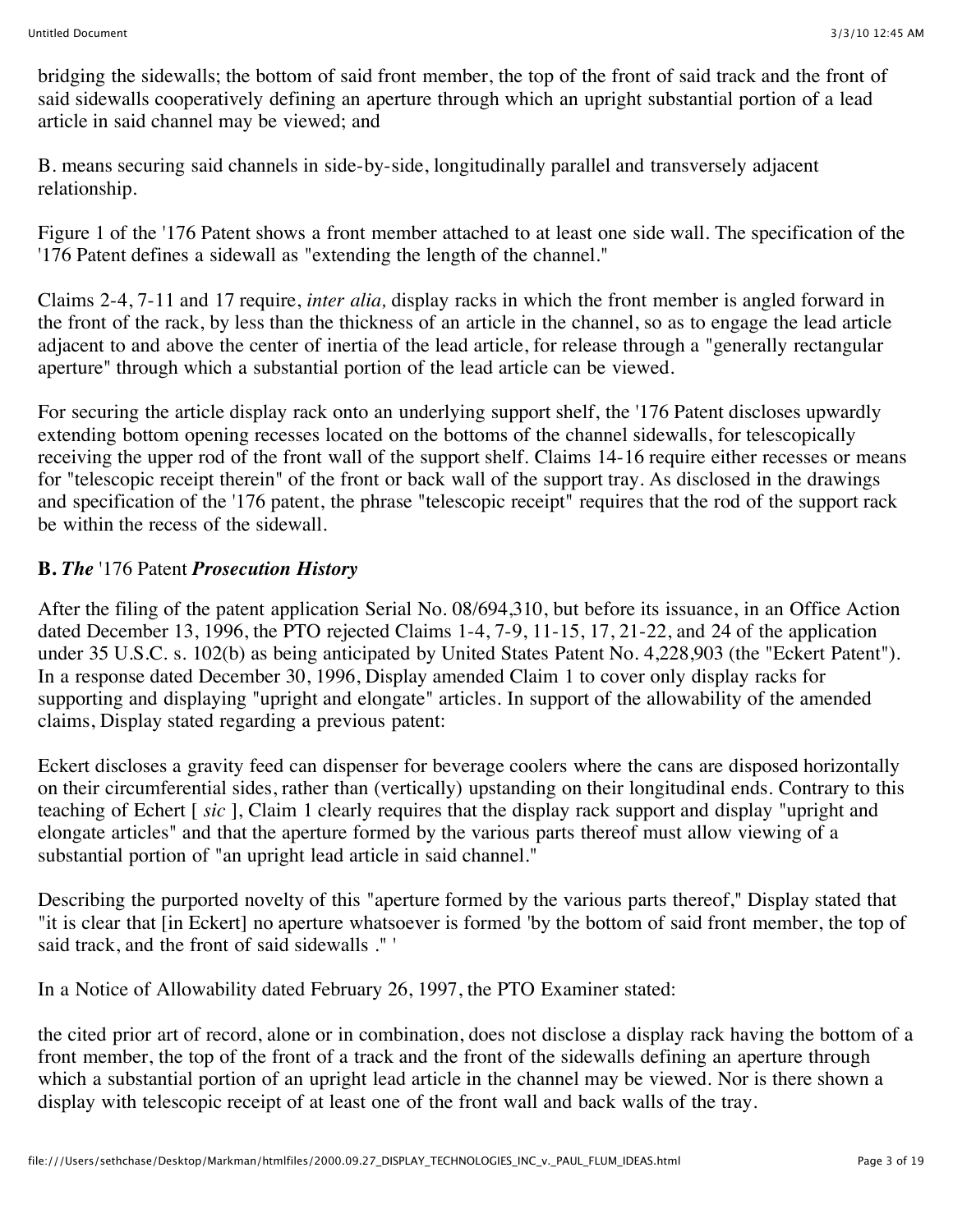The '176 Patent was issued on July 8, 1997 and subsequently embodied in the VISI-SLIDE display rack first introduced to the market later in 1997.

## **C.** *Alleged Infringement by Flum*

Display accuses Flum of infringing the '176 Patent with its GLOBE GLIDE display rack, specifically the Flum COOL GLIDE IV. The COOL GLIDE IV discloses a display rack wherein each channel is of integral, one-piece, unitary construction formed in a single plastic molding operation. The COOL GLIDE IV display rack also features an aperture through which an upright substantial portion of a lead article in the channel may be viewed, and means of securing each channel in a side-by-side, longitudinally parallel transversely adjacent relationship.

The COOL GLIDE IV has a plurality of elongate channels, each channel defined by a pair of upstanding sidewalls, a planar track connecting the sidewalls at the bottom thereof, and a front member attached to the top of a front wall. The front member is attached at a height sufficiently above the base of the COOL GLIDE IV so as to define an aperture through which an upright substantial portion of a lead article in the channel may be viewed. Additionally, the front member is attached at such height so as to engage the lead article adjacent to, above, and no lower than the center of inertia of the lead article. The COOL GLIDE IV display rack has been in use and on sale in this country since at least 1994.

Plaintiff's product was originally designed for exclusive use by the Coca Cola Company ("Coke"), and Flum's product was prepared for exclusive use by the Pepsi-Cola Company ("Pepsi"). Display contends that in 1997, Pepsi, having seen Display's display rack, suggested to Flum that it wanted a new rack for its refrigerated display case and specifically referred Flum to Display's "Coca Cola" rack. Display avers that Donald Miller, Jr., the Flum Vice President of Sales and Product Manager for developing Flum's GLOBE GLIDE, "even specifically discussed the Flum 'multiple stop feature' being 'like' the [Display] rack." Thus, Display contends it is not surprising that "the resulting GLOBE GLIDE display rack is an infringing copy of the patented Display Technologies rack." Flum denies Display's accusation that the COOL GLIDE IV infringes the '176 Patent and argues that elements of Display's patent are invalid because they were either anticipated by prior art or are obvious in light of prior art.

## *Discussion*

# **I.** *Legal Standard for Summary Judgment*

The motion for summary judgment is "an integral part" of the Federal Rules of Civil Procedure and facilitates the overall purpose of the Rules, namely, "to secure the just, speedy and inexpensive determination of every action." Celotex Corp. v. Catrett, 477 U .S. 317, 327 (1986). A motion for summary judgment may be granted only when there is no issue of material fact remaining for trial and the moving party is entitled to judgment as a matter of law. *See* Rule 56(c), Fed.R.Civ.P.; Silver v. City Univ., 947 F.2d 1021, 1022 (2d Cir.1991). If, when "[v]iewing the evidence produced in the light most favorable to the nonmovant ... a rational trier could not find for the nonmovant, then there is no genuine issue of material fact and entry of summary judgment is appropriate." Binder v. Long Island Lighting Co., 933 F.2d 187, 191 (2d Cir.1991). If, on the other hand, a reasonable finder of fact could return a verdict for the nonmoving party, there is a genuine factual dispute and summary judgment should not be granted. *See* Zeevi v. Union Bank of Switzerland, 1992 WL 8347,\*4 (S.D.N.Y. Jan. 29, 1992). "[T]he trial court's task at the summary judgment stage of litigation is carefully limited to discerning whether there are any genuine issues of material fact to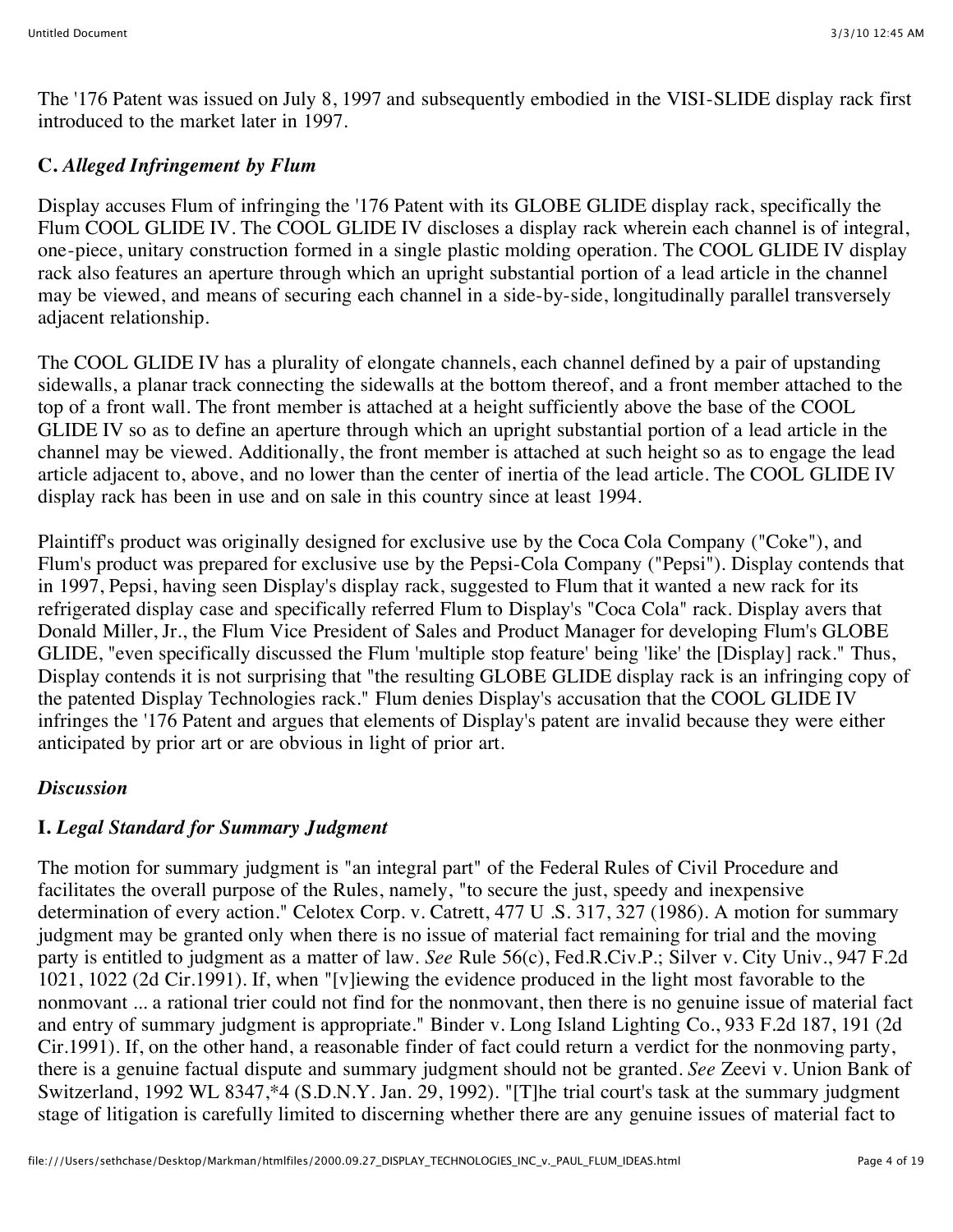be tried, not to deciding them." Gallo v. Prudential Residential Servs., Ltd., 22 F.3d 1219 (2d Cir.1994).

"Summary judgment is as appropriate in a patent case as in any other. Where no genuine issue of material fact remains and the movant is entitled to judgment as a matter of law, the court should utilize the salutary procedure of Fed.R.Civ.P. 56 to avoid unnecessary expense to the parties and wasteful utilization of the jury process and judicial resources." Barmag Barmer Maschinenfabrik v. Murata Machinery Ltd., 731 F.2d 831, 835 (Fed.Cir.1984); *see also* SRI Int'l v. Matsushita Elec. Corp., 775 F.2d 1107, 1116 (Fed.Cir.1985) ( *en banc*). However, under 35 U.S.C. s. 282, a patent is presumptively valid, and thus the party moving for summary judgment must demonstrate by clear and convincing evidence that the patent is invalid. *See, e.g.,* Hybritech Inc. v. Monoclonal Antibodies, Inc., 802 F.2d 1367, 1375 (Fed.Cir.1986).

## **II.** *Claims 2-4, 7-11 and 17 of* the '176 Patent *Are Invalid*

Flum's motion for summary judgment asserts that the remaining claims in Display's complaint, Claims 2-4, 7-11 and 14-17, are invalid because their subject matter is anticipated by and/or obvious in view of various prior patents.

## **A.** *Anticipation*

Section 102(a) provides that a patent is invalid if "the invention was known or used by others in this country, or patented or described in a printed publication in this or a foreign country, before the invention thereof by the applicant for patent." 35 U.S.C. s. 102(a). This provision gives rise to the doctrine of anticipation: "That which would literally infringe if later in time anticipates if earlier than the date of invention." Evans Medical Ltd. v. American Cyanamid Co., 11 F.Supp.2d 338, 365 (S.D.N.Y.1998) ( *quoting* Lewmar Marine, Inc. v. Barient, Inc., 827 F.2d 744, 747 (Fed.Cir.1987).

A party asserting that a patent claim is anticipated under 35 U.S .C. s. 102(a) must demonstrate, among other things, identity of invention. To anticipate a claim, a prior art reference must disclose every feature of the claimed invention either explicitly or inherently. *See* Hazani v. United States Int'l Trade Comm'n, 126 F.3d 1473, 1477 (Fed.Cir.1997); Glaxo Inc. v. Novopharm, Ltd ., 52 F.3d 1043, 1047 (Fed.Cir.1995). Anticipation is a question of fact, and thus summary judgment is appropriate where "[t]here is no genuine issue of material fact that each element of the [challenged] claims is found in a single prior art reference." Meyers v. Asics Corp., 865 F.Supp. 177, 179 (S.D.N.Y.1994); *see also* Lockwood v. American Airlines, Inc., 107 F.3d 1565, 1571-72 (Fed.Cir.1997).

#### **B.** *Obviousness*

In addition to the novelty requirement of s. 102, a patent is required to be non-obvious pursuant to 35 U.S.C. s. 103, which provides in pertinent part:

(a) A patent may not be obtained though the invention is not identically disclosed or described as set forth in section 102 of this title, if the differences between the subject matter sought to be patented and the prior art are such that the subject matter as a whole would have been obvious at the time the invention was made to a person having ordinary skill in the art to which said subject matter pertains.

Obviousness is a question of law based upon the underlying facts of four general categories: (1) the scope and content of the prior art; (2) the differences between the prior art and the claimed invention; (3) the level of ordinary skill at the time the invention was made; and (4) any objective considerations that may be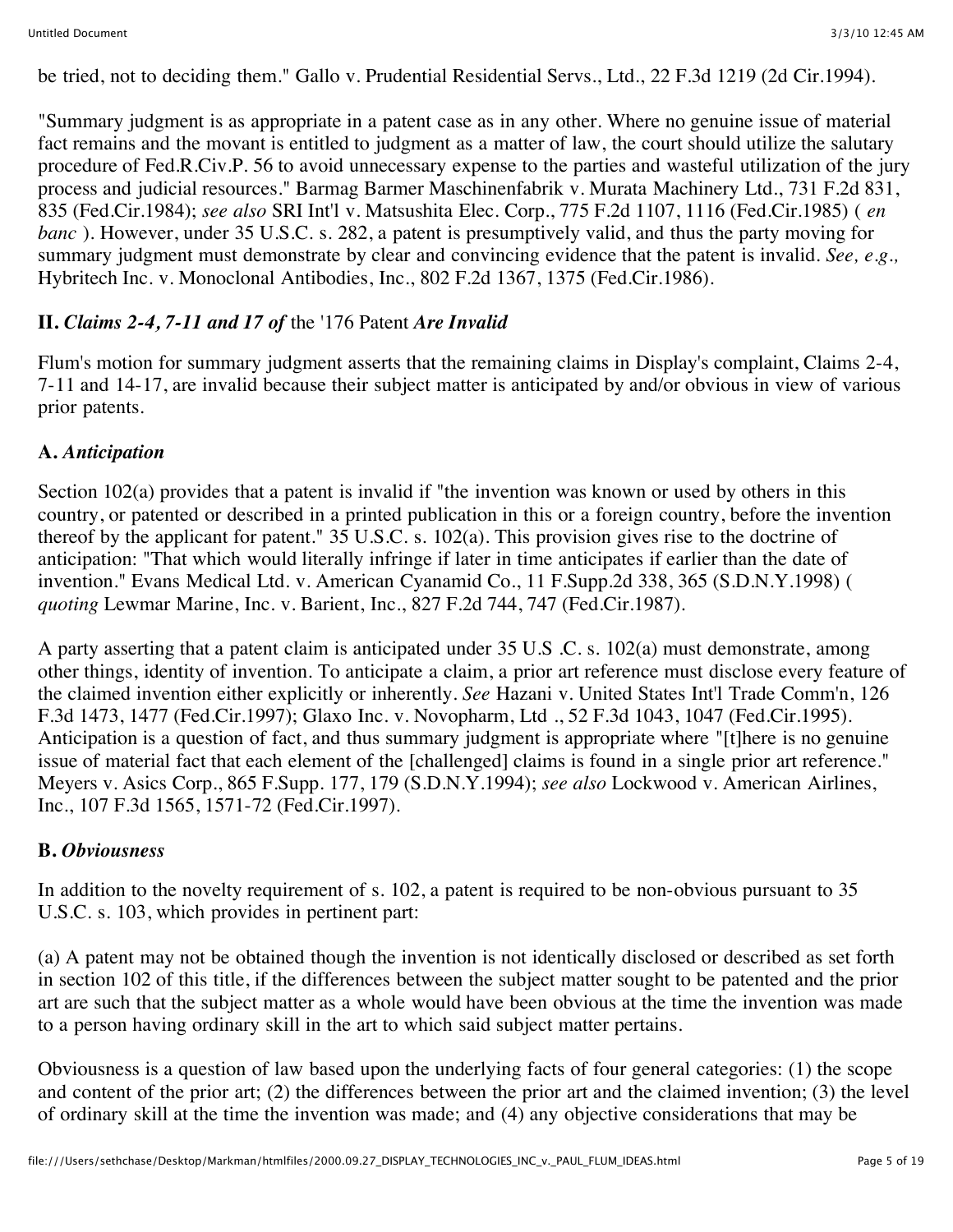present. *See* Graham v. John Deere Co., 383 U.S. 1, 17, 86 S.Ct. 684, 15 L.Ed.2d 545 (1966); Continental Can Company USA, Inc. v. Monsanto Co., 948 F.2d 1264, 1270 (Fed.Cir.1984). This Circuit follows the Supreme Court's instruction that "Courts should scrutinize combination patent claims with a care proportioned to the difficulty and improbability of finding invention in an assembly of old elements." General Radio Co. v. Kepco, Inc., 435 F.2d 135, 137 (2d Cir.1970) ( *quoting* Great Atlantic and Pacific Tea Co. v. Supermarket Equipment Corp., 340 U.S. 147, 152, 71 S.Ct. 127, 130, 95 L.Ed. 162 (1950).

A claim is obvious if the combined teachings, suggestions or motivations of the prior art would suggest the challenged design to a person of ordinary skill in the field. *See* Ashland Oil, Inc. v. Delta Resins & Refractories, Inc., 776 F.2d 281, 293 (Fed.Cir.1985); Cable Electric Products, Inc. v. Genworks, Inc., 770 F.2d 1015, 1025 (Fed.Cir.1985) (citing cases). A finding of obviousness requires evidence of "reasons that the skilled artisan, confronted with the same problems as the inventor and with no knowledge of the claimed invention [the '176 Patent], would select the elements from the cited prior art references for combination in the manner claimed ." In re Rouffet, 149 F.3d 1350, 1357 (Fed.Cir.1998).

A prior art suggestion to modify or combine teachings need not be explicit. In re Nilssen, 851 F.2d 1401, 1403 (Fed.Cir.1998) ("[F]or the purposes of combining references, those references need not explicitly suggest combining teachings, much less specific references."); Motorola, Inc. v. Interdigital Technology Corp., 121 F.3d 1461, 1472 (Fed.Cir.1997) ("There is no requirement that the prior art contain an express suggestion to combine known elements to achieve the claimed invention. Rather, the suggestion to combine may come from the prior art as filtered through the knowledge of one skilled in the art."). The straightforward quality of the invention and art at issue may render the patent at issue apparent although there is no explicit suggestion to combine the prior art references to produce the patented invention. *See* Cable Electric Products, Inc., 770 F.2d at 1025.

Where the legal conclusion of obviousness is disputed, but the underlying facts are not, there is no issue of fact requiring a trial and summary judgment is appropriate. *See* Newell Cos., Inc. v. Kenney Mfg. Co., 864 F.2d 757, 763 (Fed.Cir.1988). In addition, summary judgment of invalidity based on obviousness may be granted to invalidate patent claims when the subject matter of the invention and the prior art are so readily understandable as to eliminate any genuine issue of fact regarding obviousness. *See* Union Carbide Corp. v. American Can Co., 724 F.2d 1567, 1573 (Fed.Cir.1984).

Before determining anticipation and obviousness, the Court must first construe the claims to determine their meaning as a matter of law. *See* Kalman v. Kimberly-Clark Corp., 713 F.2d 760, 771 (Fed.Cir.1983).

## **C.** *Claim Construction*

Courts have the "power and obligation to construe as a matter of law the meaning and language used in patent claims." Markman v. Westview Instruments, Inc., 52 F.3d 967, 979 (Fed.Cir.1995) ( *en banc* ), *aff'd,* 517 U.S. 370 (1996). It is well settled that, in interpreting an asserted claim, the court should look first to the intrinsic evidence of record, i.e., the patent itself, including the claims, the specification and, if in evidence, the prosecution history. *See* Markman, 52 F.3d at 979.

Even within the intrinsic evidence, however, there is a "hierarchy of analytical tools." Digital Biometrics, Inc. v. Identix, Inc., 149 F.3d 1335, 1344 (Fed.Cir.1998). "The actual words of the claim are the controlling focus." *Id.* Although words in a claim are generally given their ordinary and customary meaning, a patentee may choose to be his own lexicographer and use terms in a manner other than their ordinary meaning, as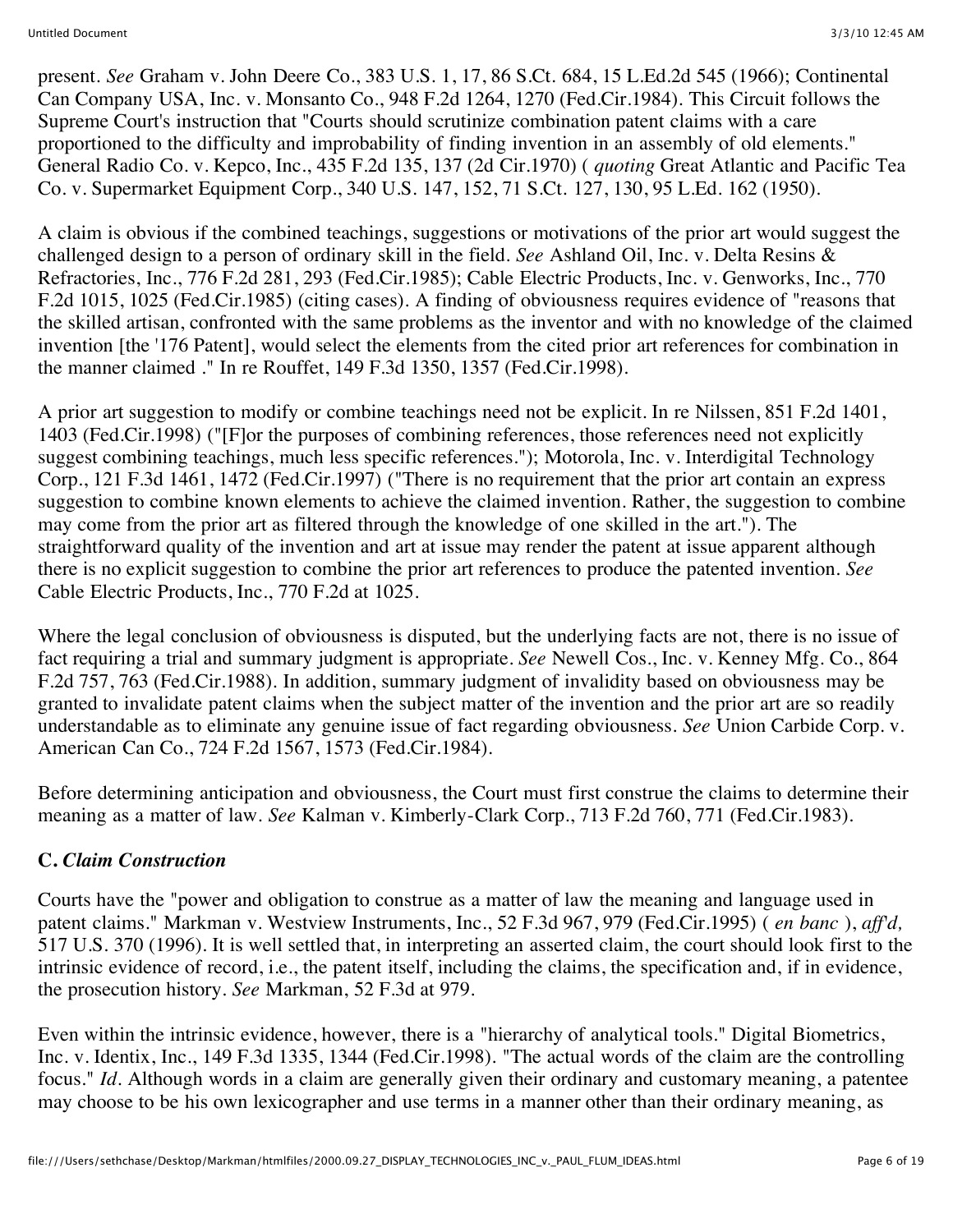long as the special definition of the term is clearly stated in the patent specification or file history. *See* Vitronics Corp. v. Conceptronic, Inc., 90 F.3d 1576, 1582 (Fed.Cir.1996).

It is then necessary to review the specification to determine whether the inventor has used any terms in a manner inconsistent with their ordinary meaning. The specification "acts as a dictionary when it expressly defines terms used in the claims or when it defines terms by implication." *Id.* The Federal Circuit has oft stated that "[c]laims must be read in view of the specification of which they are a part." Markman, 52 F.3d at 979. The specification contains a written description of the invention which must be clear and complete enough to enable those of ordinary skill in the art to make and use it. Thus, "the specification is highly relevant to the claim construction analysis. Usually, it is dispositive; it is the single best guide to the meaning of a disputed term." Vitronics, 90 F.3d at 1582.

The court may also consider the prosecution history of the patent, if in evidence. *See* Markman, 52 F.3d at 980. This history contains the complete record of all the proceedings before the PTO, including any express representations made by the applicant regarding the scope of the claims. Accordingly, the record before the PTO "is often of critical significance in determining the meaning of the claims." Vitronics, 90 F.3d at 1582.

## **D.** *Claims 4 and 10 Were Anticipated by Prior Art*

As noted above, all of the remaining claims are dependent on Claim 1, meaning that they each incorporate Claim 1 by reference and add a single limitation to it. *See* 35 U.S.C. s. 112; Robotic Vision Systems, Inc. v. View Engineering, Inc., 189 F.3d 1370, 1376 (Fed.Cir.1999). In a prior decision, this Court held Claim 1 invalid because each of its elements was anticipated by prior art. Display Technologies, Inc. v. Paul Flum Ideas, Inc., 75 F.Supp.2d 283 (S.D.N.Y.1999). Specifically, this Court held that "each of the elements of Claim 1[was] fully anticipated by" United States Patent No. 2,572,090 ("Refrigerator Rack Bottle Guide") (the "Allen Patent") in 1951, and also by United States Patent No. 2,218,444 ("Merchandise Dispenser") (the "Vineyard Patent") in 1940. Id. at 291, 292. Because this Court has found as a matter of fact that Claim 1 was anticipated by prior art, the proper inquiry here is whether the limitations the remaining claims add to Claim 1 were anticipated by or obvious in light of prior patents.

As described above, the 1997 PTO's Notice of Allowability related only to the structure defining the aperture, to the portion of the lead article viewable through the aperture, and to the telescopic receipt of the recesses with the front and back walls or rod members associated with the underlying support shelf. Flum argues that because none of the limitations addressed by dependent claims 2-4, 7-11 or 17 are set forth in the PTO Examiner's reasons for allowance of the '176 Patent, and none of these additional features are separately patentable, each of the remaining claims must fall with the invalidity of Claim 1.

Claim 4 adds the limitation of a rectangular aperture to Claim 1 using the following language:

4. the display rack of claim 1 wherein the bottom of said front member, the front of said track, and the front of said sidewalls define a generally rectangular aperture.

Claim 10 further limits Claim 1 by providing for:

10. The display rack of claim 1 wherein the front of said track is devoid of any transversely extending upstanding lip or wall.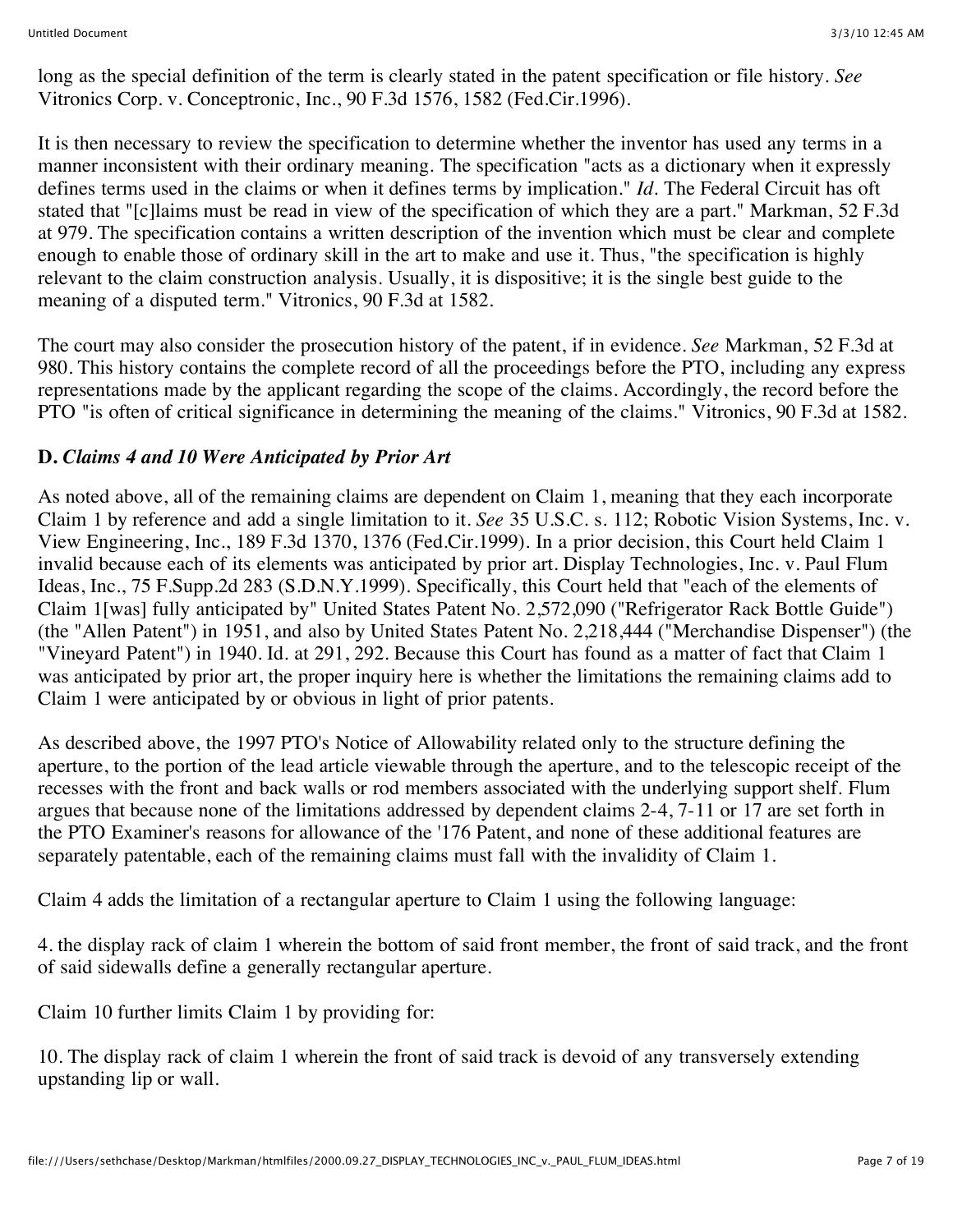An "upstanding lip or wall" is defined as any member provided at the front of the track which either cooperates with the front member in stopping the forward movement of an article or at least does not interfere with the functioning of the front member in this regard. Col 6, lines 43-54 of the '176 Patent. A "transversely extending" lip or wall would extend at least partially across the track. As such, Claim 10 requires that there be no member that extends upwardly from and across the track.

### **1.** *Prior Art: the Allen and Vineyard Patents* FN2

FN2. *See* Display Technologies, Inc. v. Paul Flum Ideas, Inc., 75 F.Supp.2d at 290-92 (S.D.N.Y.1999) for a more detailed description of the Allen and Vineyard Patents.

Flum contends that Claims 4 and 10 of the '176 Patent were anticipated by both the 1951 Allen Patent, entitled "Refrigerator Rack Bottle Guide," and the 1940 Vineyard Patent, entitled "Merchandise Dispenser." Although both Allen and Vineyard disclose display racks for storing and displaying upright bottled goods in a refrigerated case, neither was cited to the PTO in the application for the '176 Patent.

The Allen Patent discloses a display rack arranging upright bottles of varying sizes within several long channels formed by sidewalls and an underlying support shelf. At the front of each channel, Allen discloses a rectangular aperture defined by the bottom of the front rail member, the top of the support track's front to rear rods, and the front of the sidewalls. (Col. 2, lines 8-47). Figure 1 of the Allen Patent discloses that a portion of the lead article may be viewed through the front aperture. Allen does not disclose any upstanding or transverse lip or wall at the front of the channel.

The Vineyard Patent discloses a display rack for upright bottles held in channels on a forwardly slanted (or "gravity feed") shelf. The lead upright bottle may be viewed through an aperture at the front of the shelf defined by the bottom of the front guard member, the top of the front of the support track, and the sidewalls. Vineyard Figure 1 depicts the aperture as generally rectangular in shape. Vineyard discloses no front lip or wall extending upwardly from or across the track.

## **2.** *Discussion*

Display maintains that the '176 Patent was not anticipated by the Allen or Vineyard Patents because these prior art patents do not include an aperture through which an upright substantial portion of a lead article may be viewed. However, this Court held in a prior opinion that both the Allen and Vineyard Patents disclose an aperture revealing a significant portion of the lead article. FN3 Moreover, this argument pertains to an element of Claim 1 that has previously been decided and is no longer at issue here. Display offers no argument against Flum's contention that the limitations Claim 4 and Claim 10 add to Claim 1-a generally rectangular aperture formed by the bottom of the front member, the front of the track, and the front of the sidewalls as well as the absence of any transversely extending lip or wall-are fully anticipated by prior art.

FN3. As set forth above, the PTO was of the impression that the prior art display racks did not disclose such an aperture. However, the Allen and Vineyard Patents were not cited to the PTO in the application for the '176 Patent.

As described above and in a prior opinion, the Allen and Vineyard Patents do disclose a generally rectangular aperture created by the bottom of the front member, the front of the track, and the front of the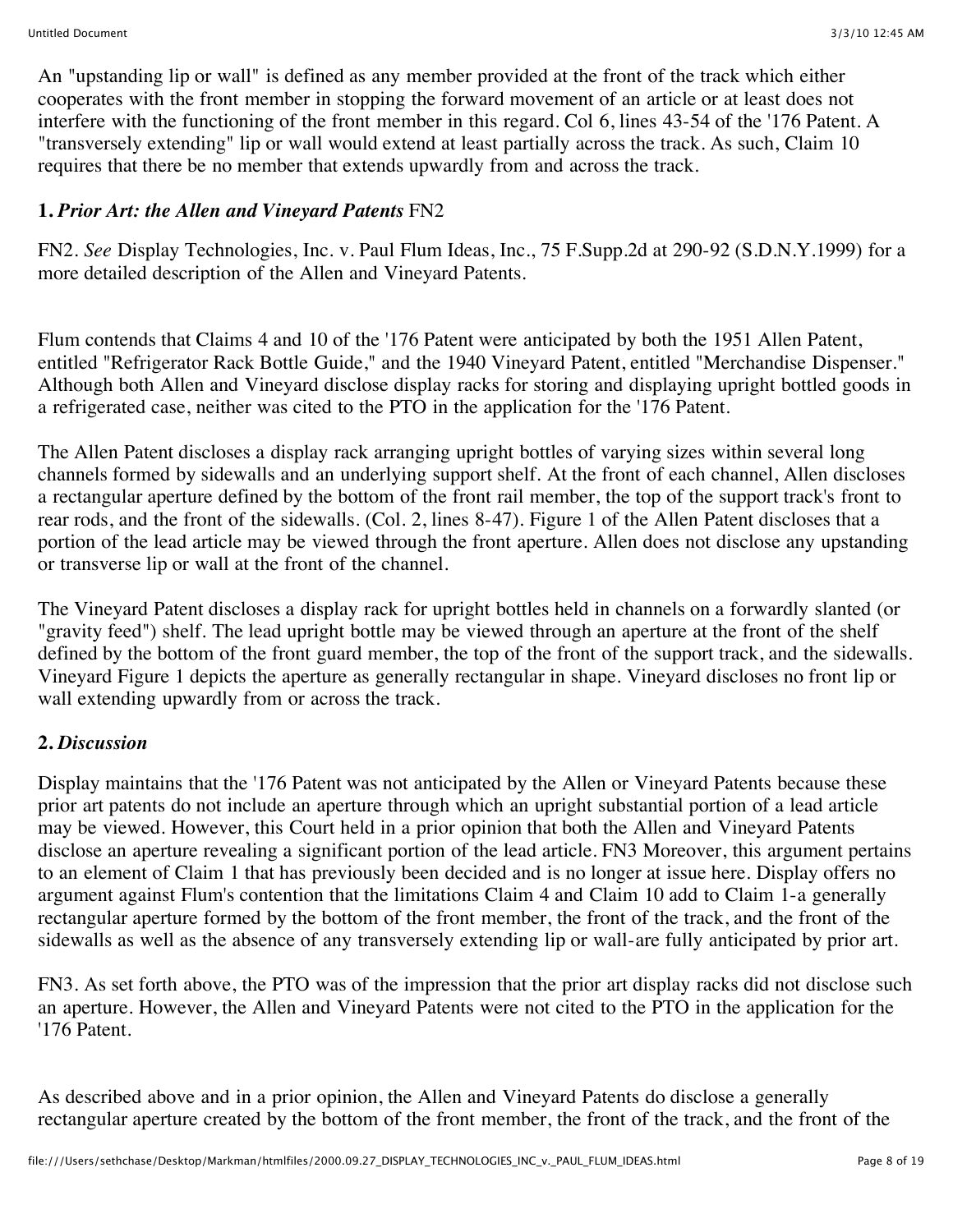sidewalls. Display Technologies, Inc. v. Paul Flum Ideas, Inc., 75 F.Supp.2d at 290, 292. As such, these two prior art patents clearly anticipate the aperture described in Claim 4 of the '176 Patent. Moreover, like Claim 10 of the '176 Patent, neither Allen nor Vineyard discloses any lip or wall extending upwardly from and across the track.

Accordingly, whereas the elements of Claim 1 (on which Claims 4 and 10 depend) have previously been held invalid, Flum has carried its burden of proving that every element of Claim 4 and Claim 10 was anticipated by the Allen and Vineyard Patents. Claims 4 and 10 are therefore invalid under 35 U.S.C. s. 102.

## **E.** *Claims 2 and 3 were Obvious in light of Prior Art*

Flum next contends that each of the limitations added to Claim 1 of the '176 Patent in the remaining claims was nothing more than an obvious combination of the upright bottle display of the Allen and Vineyard Patents with elements already known from other prior art not cited to the PTO.

First, both Claim 2 and Claim 3 involve a forwardly disposed front member that acts as a guard to the lead article in the channel. Claim 2 states:

2. The display rack of claim 1 wherein said front member is disposed forwardly of the front of said track.

Claim 3 provides:

3. The display rack of claim 2 wherein the front of said member is disposed forwardly of the front of said track by less than the thickness of an article in the channel.

Claim 2 builds on Claim 1 by adding a limitation that the front member be disposed forwardly of the front of the track, and Claim 3 adds to Claim 2 the limitation that the front member be disposed forwardly of the front of the track by a distance less than the thickness of an article.

## **1.** *Prior Art: The Sorenson and Merl Patents*

In 1987, United States Patent No. 4,694,966 (the "Sorenson Patent"), disclosed a slanted steel wire tray intended for the storage and display of "merchandise or literature." The Sorenson device is designed to function as a suspended attachment to a perforated back support panel. Claim 1 of the Sorenson Patent discloses front support members consisting of inverted "U-shaped" wires "extending forwardly beyond" the underlying support tray, shown in Sorenson Figure 2. The Sorenson Patent was not disclosed to the PTO in the application for the '176 Patent.

Next, United States Patent No. 4,205,763 (the "Merl Patent") discloses an automatic dispensing system for cylindrical containers marketed by the "soft drink and liquid container industries." Merl discloses a swivel mechanism to rotate articles from a horizontal storage position into a vertical display position at the end of a forwardly slanted channel. The parties agree that the 1980 Merl Patent was not disclosed to the PTO when it considered the application for the '176 Patent.

Claim 5 of the Merl Patent describes a "guard railing extending forwardly from said storage compartment," which Merl Figure 4 shows in side view as a front member (No. 24) disposed forwardly of the front of the track along which the product is stored (like that depicted in the '176 Patent's Figure 2). Although not specifically claimed, Merl Figure 4 also discloses that the front member is disposed forward of the front of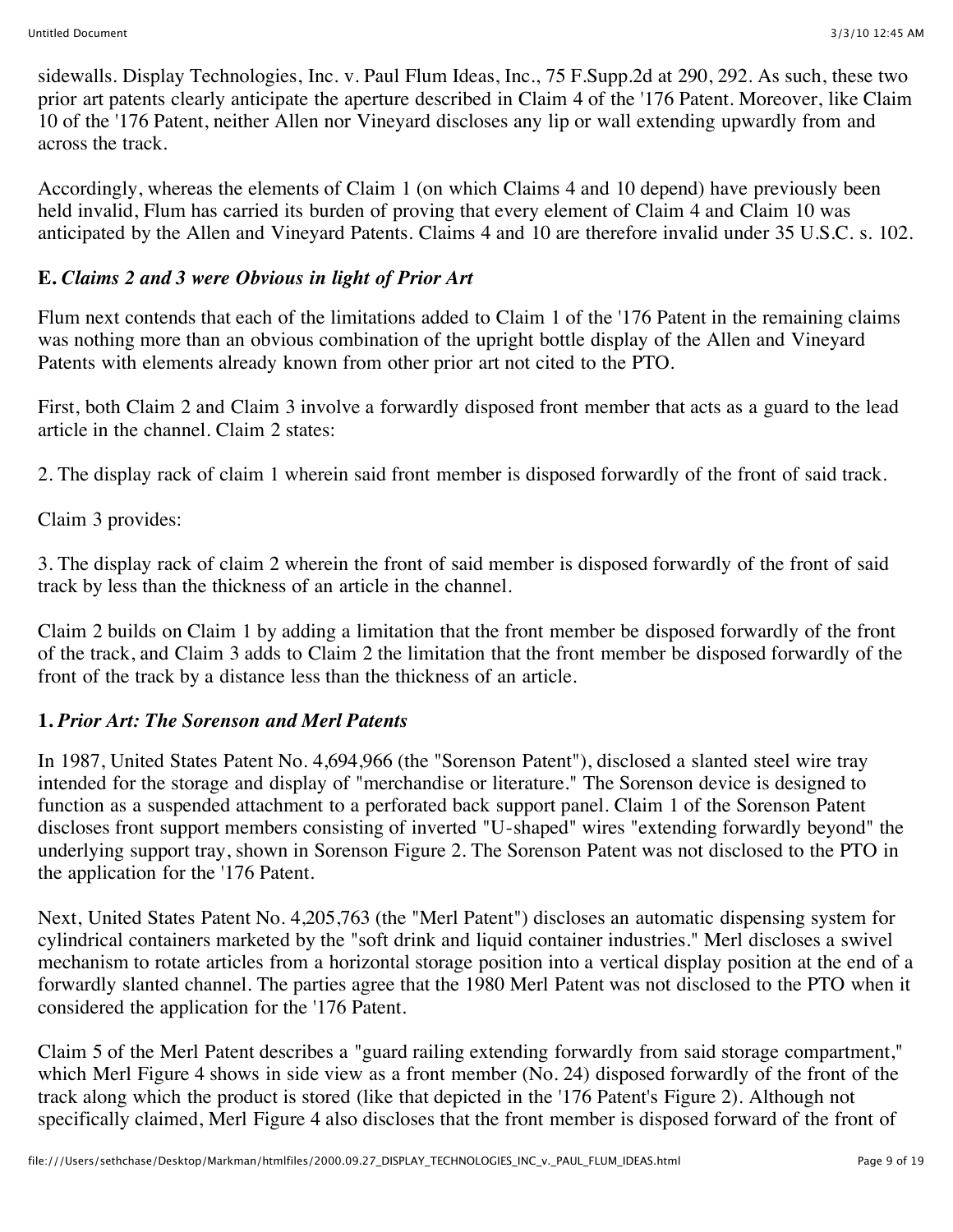the track by less than the thickness of the articles held, as in Figure 6 of the '176 Patent.

#### **2.** *Discussion*

Flum argues that regardless of whether the front member extends beyond the front of the track or whether it is coextensive with it, the elements of Claims 2 and 3 were well-known and practiced in both Merl and Sorenson prior to the filing of the '176 Patent, and that, in any case, the extension of the front member beyond the track is merely an insubstantial, unpatentable modification of Claim 1.

Display counters that there was no teaching or suggestion to combine the elements of these prior art patents in Claims 2 and 3, and that the differences between the steel wire Sorenson tray, the swiveling Merl device, and the upright Allen and Vineyard models were so great as to preclude any incentive to combine them by a person of ordinary skill in the art.

For prior art references to suggest or teach a combination of their elements in a claimed patent such that the claimed patent becomes obvious, the references must derive from the same field as the patent in-issue. *See* Union Carbide Corp., 724 F.2d at 1572. Sorenson discloses a steel wire rack to be hung from a perforated wall for the display of "literature or merchandise." Although Flum argues that both the Sorenson device and the '176 Patent share a place in the "display rack" family, the function and means of carrying out the Sorenson design bear little resemblance to the '176 Patent's device for storing and displaying beverages in a refrigerated case. As such, the Sorenson Patent is not "reasonably pertinent to the particular problem with which the inventor was involved" in Claims 2 and 3 of the '176 Patent. Id.

The Merl device for storing and displaying containers for the soft drink industry, on the other hand, is reasonably pertinent to the '176 Patent's device for storing and displaying beverages. Display suggests that even if Merl was within the same field, it provided no teaching or suggestion to combine its elements with the upright Allen or Vineyard designs. First, Display argues that a person of ordinary skill would have no reason to combine Merl's horizontal bottle storage mechanism with the upright models of Allen and Vineyard. However, Allen specifically contemplates that "containers such as cans, can be laid transversely between contiguous guide members to roll forwardly to the front of the rack." Malone Decl. Exh. 4 (Column 2, lines 42-45).

Next, Display argues that Merl's forwardly extending front member is uniquely a product of its swivel mechanism, so there is no motivation to add it to a display rack without a swivel mechanism. In support of this contention, Display submits the affidavit of Richard M. Franczak as an expert in the design and development of purchase product displays. Franczak has invented several patented items including a pet litter container, cosmetic sampler and "contact lens heating device." Franczak states that:

[p]roduct designers in this field of gravity slide display racks for beverages would have no incentive to remove the dispensing portion ... from the storage compartment of the Merl dispenser and then somehow connect this structure to either the Allen or Vineyard Patents, since there is no need to swivel or rotate beverage containers from a storage to a dispensing position in either the Allen or Vineyard Patents.

Franczak Decl. at 4.

However, Franczak's lack of experience with gravity feed display racks for beverages limits the usefulness of his testimony. As stated in consideration of the Sorenson steel wire rack, for the purposes of this inquiry,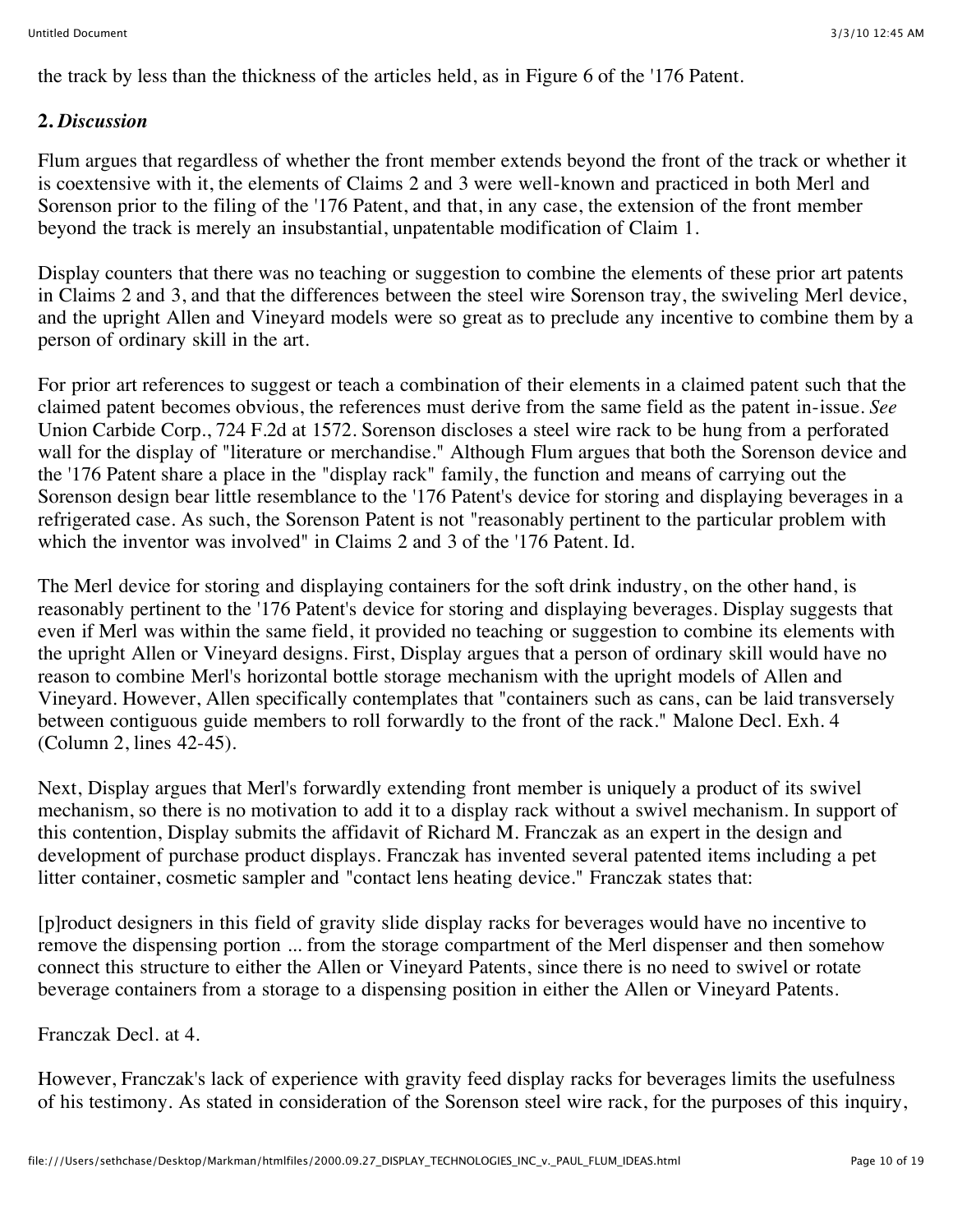not all display racks are created equal, and only mechanisms reasonably pertinent to gravity feed display racks for beverages are relevant to the determination of obviousness. In the same vein, expert testimony is useful only to the extent that it derives from experience in a reasonably pertinent field.

Furthermore, the substance of Franczak's testimony amounts to no more than an "unsupported conclusory opinion." Union Carbide Corp., 724 F.2d at 1572. Obviousness is a question of law, and an expert opinion "on a legal issue vel non raise[s] no issue of contested fact." Petersen Manufacturing Co. v. Central Purchasing, Inc., 740 F.2d 1541, 1548 (citations omitted).

Other than providing for the swivel mechanism, extending the front member forward on the Merl device effectively elongates the rack in furtherance of Merl's stated goal of creating a rack "capable of expanding to handle large numbers of containers." Malone Decl. Exh. 6 (Column 1, lines 39-40). Increasing the number of articles that can be stored in each channel is an obvious motivation for a beverage display rack of any design. In fact, the '176 Patent disclosed the same motivation: to ameliorate the stated problem of "wasted space in front of ... the display rack ... that might otherwise be occupied by articles presented for sale." Malone Decl. Exh. 3 (Column 2, lines 24-25, 31-33). Patent applicants are charged with knowledge of prior art. *See* In re Carlson, 983 F.2d 1032, 1038 (Fed.Cir.1993); Union Carbide Corp., 724 F.2d at 1572. Because Merl's strategy of extending the front member forwardly to expand the number of articles stored in a beverage display rack was in public use well before the '176 Patent was filed, the inventor of the '176 Patent is presumed to have known of it.

Finally, it would be obvious to one with ordinary skill in the art, both in light of Merl Figures 7-9 and elementary laws of physics, to ensure that the front member be disposed forwardly by less than the thickness of the lead article as in Claim 3 of the '176 Patent. Merl figures 7-9 clearly depict that the front member extends forward to such a distance that part of the lead article is still supported by the underlying tray, and must be pulled down and out by hand to release it. If the front member did extend forwardly by an amount equal to or greater than the lead article, the lead article (and all other articles in the channel) would not be bound on the downward-sloping channel and fall, vitiating the rack's fundamental purpose of holding and displaying the product.

For the foregoing reasons, each of the limitations Claim 2 and Claim 3 added to Claim 1 was obvious in light of the Merl Patent. Thus, Flum has met its burden and Claims 2 and 3 are invalid under 35 U.S.C. s. 103.

## **F.** *Claims 7-9 Were Obvious In Light of Prior Art*

Flum next alleges that Claims 7-9 of the '176 Patent are obvious in light of the Allen and Vineyard Patents, three previously existing patents that Display did not cite to the PTO in its application for the '176 Patent, and Flum's COOL GLIDE IV, the embodiment of 1994 United States Patent No. 5,351,838 (the "Flum Prior Art Patent").

These claims ensure that the front member engages the lead article adjacent to, above and no lower than the center of inertia of the lead article, as follows:

Claim 7 states:

7. The display rack of Claim 1 wherein said front member is spaced above said track sufficiently to engage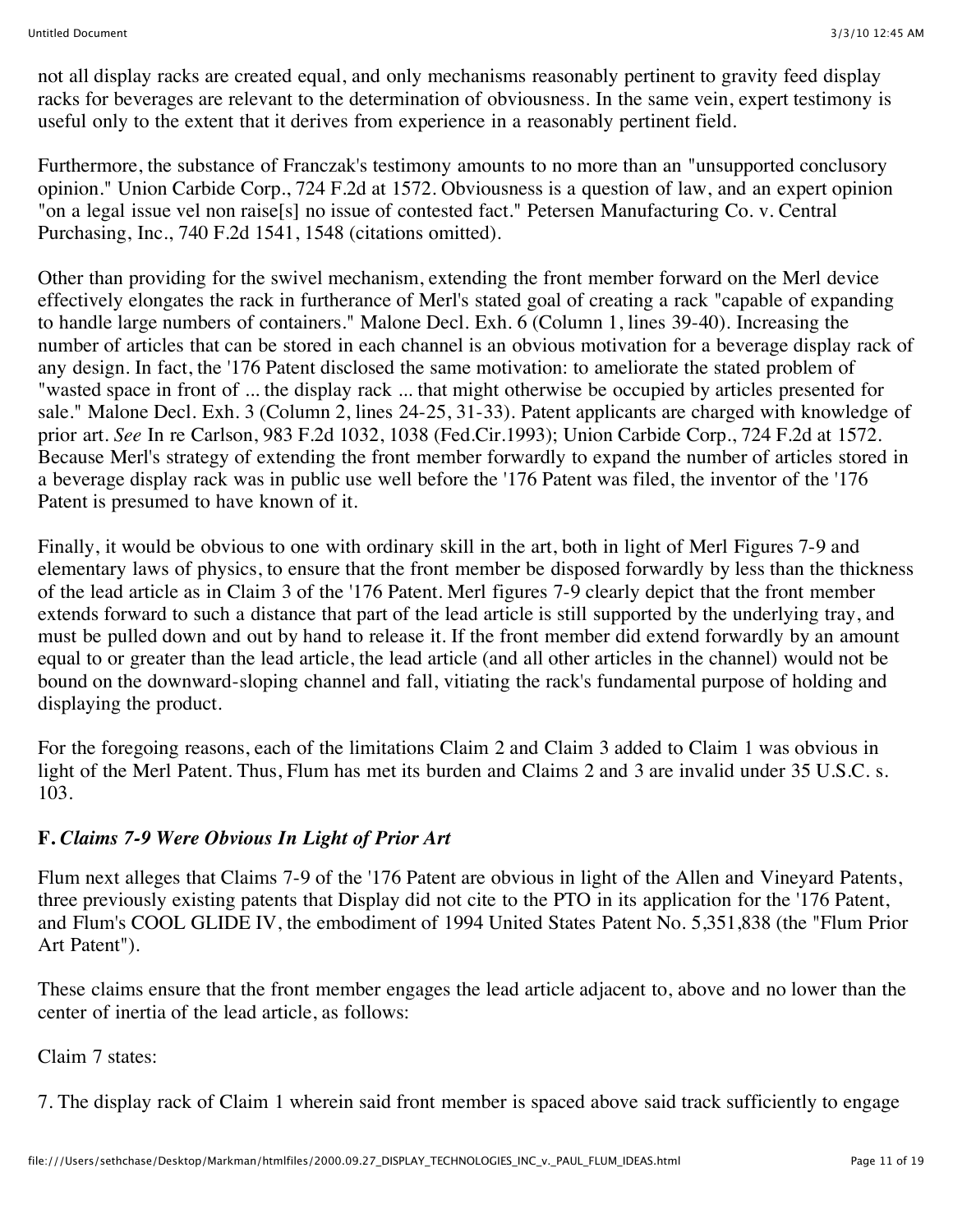the upstanding lead article in said channel no lower than the center of inertia of the lead article.

Claim 8 states:

8. The display rack of Claim 1 wherein said front member is spaced above said track sufficiently to engage the upstanding lead article in said channel above the center of inertia of the lead article.

Claim 9 states:

9. The display rack of Claim 1 wherein said front member is spaced above said track sufficiently to engage the upstanding lead article in said channel adjacent to and above the center of inertia of the lead article.

The '176 Patent does not define the term "center of inertia." When construing a patent claim, there is a presumption that the claim language is to be given its ordinary meaning. Johnson Worldwide Assocs., Inc. v. Zebco Corp., 175 F.3d 985, 989 (Fed.Cir.1999). When the "ordinary meaning" of a claim term is not readily apparent, resort to a dictionary definition is appropriate. Quantum Corp. v. Rodime, PLC., 65 F.3d 1577, 1581 (Fed.Cir.1995). Here, "center of inertia" is used as a term of art generally referring to the center of mass or center of gravity of an article in linear motion down the track. *Van Nostrand's Scientific Encyclopedia* 298 (3d ed.1958), Malone Decl. Exh. 19 ("If we imagine a body divided into infinitesimal particles or elements of mass, and if each of these elements is acted upon in the same direction, chosen at random, by force proportional to its mass, ... whatever the direction of this set of parallel forces, their resultant always passes through a certain point, which is the ... center of inertia.").

Flum argues that it would have been obvious to one of ordinary skill in the art to raise the front member of the Allen and Vineyard Patents depending on the size of the articles displayed to a point where the front member was above, adjacent to and no lower than the center of inertia of the lead article, as taught in several previously existing patents. On the other hand, Display contends that by raising the level of the front member, (in addition to adding an auxiliary front member in Claim 11), Claims 7-9 of its patent were the first to solve the problem that had "plagued the industry for years"-due to the "construction of prior display racks[,] the bottles or cans would fall over during loading" Display Mem. in Opp. to Plaintiff's Motion for Summary Judgment at 9.

## **1.** *Prior Art: The Kajiwara, Bustos Reissue, Silva, and Flum Prior Art Patents*

On April 28, 1995, Japanese Patent No. 7-106742 (the "Kajiwara Patent") was filed in Japan, disclosing a gravity feed display rack for "cylindrical canned goods." Kajiwara was filed with the PTO on April 24, 1996, and issued United States Patent No. 5,788,090 in 1998, but claims priority as "prior art" based on its issuance date in Japan, which predates the issuance of the '176 Patent by more than one year. FN4 Claim 10 of the United States Kajiwara Patent describes a front member, described as a "commodity stopper," at the front end of the track. (Kajiwara Figure 1, identified at No. 52.) Figure 1 depicts the "commodity stopper" as engaging the lead article well above its center of inertia. The Kajiwara Patent was not disclosed to the PTO in the application for the '176 Patent.

FN4. *See* 35 U.S.C. s. 102(b) ("A person shall be entitled to a patent unless-(b) the invention was patented or described in a printed publication in ... a foreign country ... more than one year prior to the date of the application for patent in the United States"); PTO Rule 131(a) (barring United States patents from issuing when a duplicative foreign patent or printed publication existed more than one year prior to the filing of the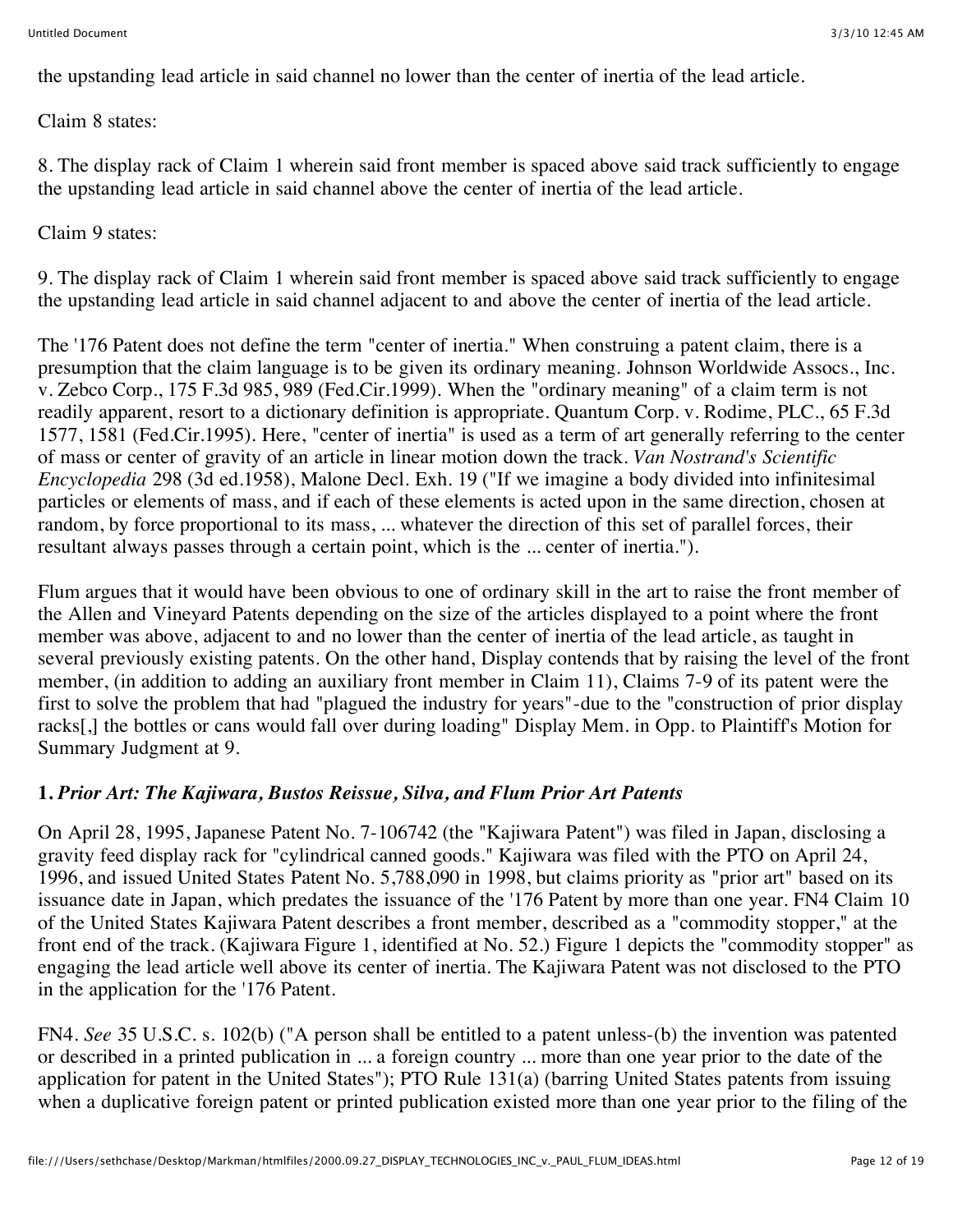United States patent application).

United States Patent No. 30,706 (the "Bustos Reissue Patent"), reissued on August 11, 1981, discloses a gravity feed display rack for upright bottles or cans that move along a conveyor belt. Claim 9 of the Bustos Reissue Patent claims a front "bumper rail being operative to prevent the lead container ... from falling off over the front edge of the shelf." Although not specifically claimed, Figure 6 of the Bustos Reissue Patent discloses a front bumper (No. 103) at or adjacent to the lead article's center of inertia. The Bustos Reissue Patent was not cited to the PTO in the application for the '176 Patent.

Next, United States Patent No. 3,780,873 (the "Silva Patent") discloses a display rack for "packages" consisting of a multitude of wire guide rails or rods. Silva Figure 2, a front view of the display rack, discloses two transversely extending rods at the front of the rack, one above the center of inertia of the lead article and an auxiliary rod below the center of inertia. This front view discloses that the extending rods alone are not responsible for holding the articles in the track, but rather that the support rails extend upwardly in front of the lead article in an inverted "U" to guard the articles from falling. Figure 2 shows that these rails can extend either to a point either below the lead article's center of inertia or above it. The Claims and specification of the Silva Patent do not clearly describe how a lead article is released from the rack. The Silva Patent was not disclosed to the PTO in the application for the '176 Patent.

The 1994 Flum Prior Art Patent, embodied in the COOL GLIDE IV, discloses a gravity feed display rack for upright beverage containers. Flum discloses flexible guide channel divider walls molded to a unitary plastic front wall that is shaped into repeating inverted arches. One of the stated goals of Flum's Prior Art Patent was "preventing taller products located [on the shelf] from toppling over the front wall of the shelf structure." (Column 6, lines 4-6). The Flum Prior Art Patent defines these "taller products" as "taller 20 oz. individual single serve soft drink bottles" developed due to a shift in consumer demand away from the shorter 12 oz. and 16 oz. bottles. (Column 1, line 67 to Column 2, line 3). Claim 13 of Flum's Prior Art Patent discloses an "elongated member" attached across the upper portions of the inverted arches on the front wall "so as to further prevent [the] forwardmost products from falling through [the] openings." (Column 14, lines 5-7); Flum Figure 7, No. 44. Both the front wall and front transverse member can be made transparent in order to facilitate display of product labeling and marketing. (Flum Prior Art Claims 11, 16).

## **2.** *Discussion*

Silva's storage and display rack for packages is not analogous to the patent-in-issue and so will not be considered here for the same reasons described for the Sorenson wire literature rack above.

The Kajiwara, Bustos Reissue, and Flum Prior Art Patents all involve gravity feed racks for the storage and display of beverage containers. Each of these patents discloses a front member meeting the lead article at, above or adjacent to the lead article's center of inertia. These patents render Claims 7-9 obvious in light of the Allen and Vineyard Patents if there is evidence of some teaching, suggestion or motivation to combine the position of their front member with the lower front member on the Allen and Vineyard Patents. *See* Ashland Oil, 776 F.2d at 293. This inquiry requires evidence of "reasons that the skilled artisan, confronted with the same problems as the inventor and with no knowledge of the claimed invention [the '176 Patent], would select the elements from the cited prior art references for combination in the manner claimed." In re Rouffet, 149 F.3d at 1357.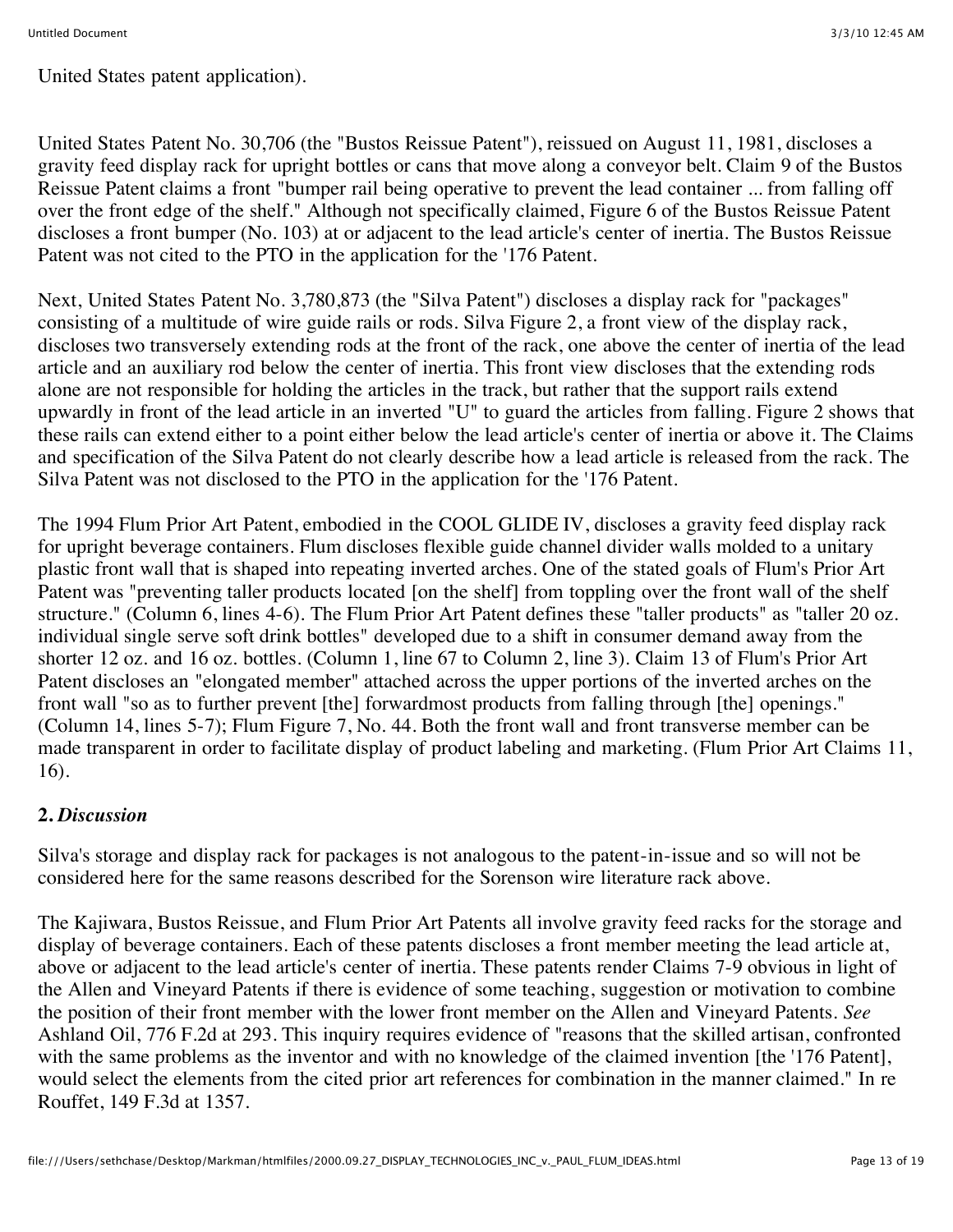Display contends that (1) there was no explicit teaching, suggestion or motivation to combine these patents, and (2) there was a need for innovation in the industry, as evidenced by the commercial success of the VISI-GLIDE.

First, the President of Display Tech, and the inventor of the '176 Patent, Richard Jay, testified that after reviewing the prior art patents at issue, he "can find no suggestion, teaching or incentive to combine [them] with either the Allen or Vineyard Patents to arrive at the invention claimed in Claims 7-9 of the '176 Patent." Jay Decl. at 3, para. 8. Yet as the Federal Circuit recently stated, "it is off the mark for litigants to argue ... that an invention cannot be held to have been obvious unless a suggestion to combine prior art teachings is found in a specific reference." In re Etcher, 977 F.2d 1443, 1448 (Fed.Cir.1992). As noted above, prior art suggestion to modify or combine teachings may be implicit in the nature of the nature of the invention. In re Nilssen, 851 F.2d at 1403; Motorola, 121 F.3d at 1472. Jay's conclusory opinions on this matter of law raise no genuine issue of material fact. Petersen Manufacturing Co., 740 F.2d at 1548.

The motivation for placing the front member at, adjacent to or above the lead article's center of inertia is quite clear to any person of ordinary skill in the gravity feed display rack field: Placing the front bumper any further below the center of inertia than is described by the term "adjacent to" would risk the second article being pushed off the display rack by the force of the other articles sliding down the sloped channel once the lead article is selected. In this case, the straightforward quality of the invention and art at issue makes Claims 7-9 of the '176 Patent apparent although there is no explicit suggestion to combine the prior art references to produce the patented invention. *See* Cable Electric, 770 F.2d at 1025.

Display nonetheless claims that this teaching was not obvious, and in fact that the '176 Patent was the first to address a long-felt need in the industry. Roger Burchett, an industry expert, testified that the '176 Patent was the first design for a display rack that would ensure that products did not fall over during loading. *See* George Decl. Exh. 1. If there were obvious references to the combination of the cited patents, Display contends, "why wasn't the combination made 10-20 years ago upon the issuance of the [prior patents] and why, when the display rack of the '176 Patent was offered for sale in 1997, was it instantly recognized by the industry as a major innovation"? Display Response to Plaintiff's Motion for Summary Judgment at 20.

To defeat summary judgment, Display must show that "secondary evidence" such as commercial success must "have in some way been due to the nature of the nature of the claimed invention, as opposed to other economic and commercial factors unrelated to the technical quality of the patented subject matter," Cable Electric, 770 F.2d at 1027, or that "the sales were a direct result of the unique characteristics of the claimed invention." In re Huang, 100 F.3d 135, 140 (Fed.Cir.1996). Display has produced no evidence that the success of the VISI-GLIDE was specifically due to the fact that the front member was placed in order to catch the lead article at, above or adjacent to its center of inertia. Even if there were, in light of the uncited patents discussed above, this evidence would not prove that the commercial success of the VISI-GLIDE was due to its merits "beyond what was readily available in the prior art." J.T. Eaton & Co., Inc. v. Atlantic Paste & Glue Co., 106 F.3d 1563, 1571 (Fed.Cir.1997). Moreover, there is no specific evidence that any of the prior art references discussed here failed to deal successfully with the "toppling over" problem. Even when viewed in the light most favorable to Display, Burchett's testimony regarding commercial success does not show the required "nexus between the merits of the claimed invention and the evidence of secondary considerations." Cable Electric, 770 F.2d at 1026.

A comparison of the Kajiwara, Silva, Bustos Reissue and Flum Prior Art Patents with Claims 7-9 of the '176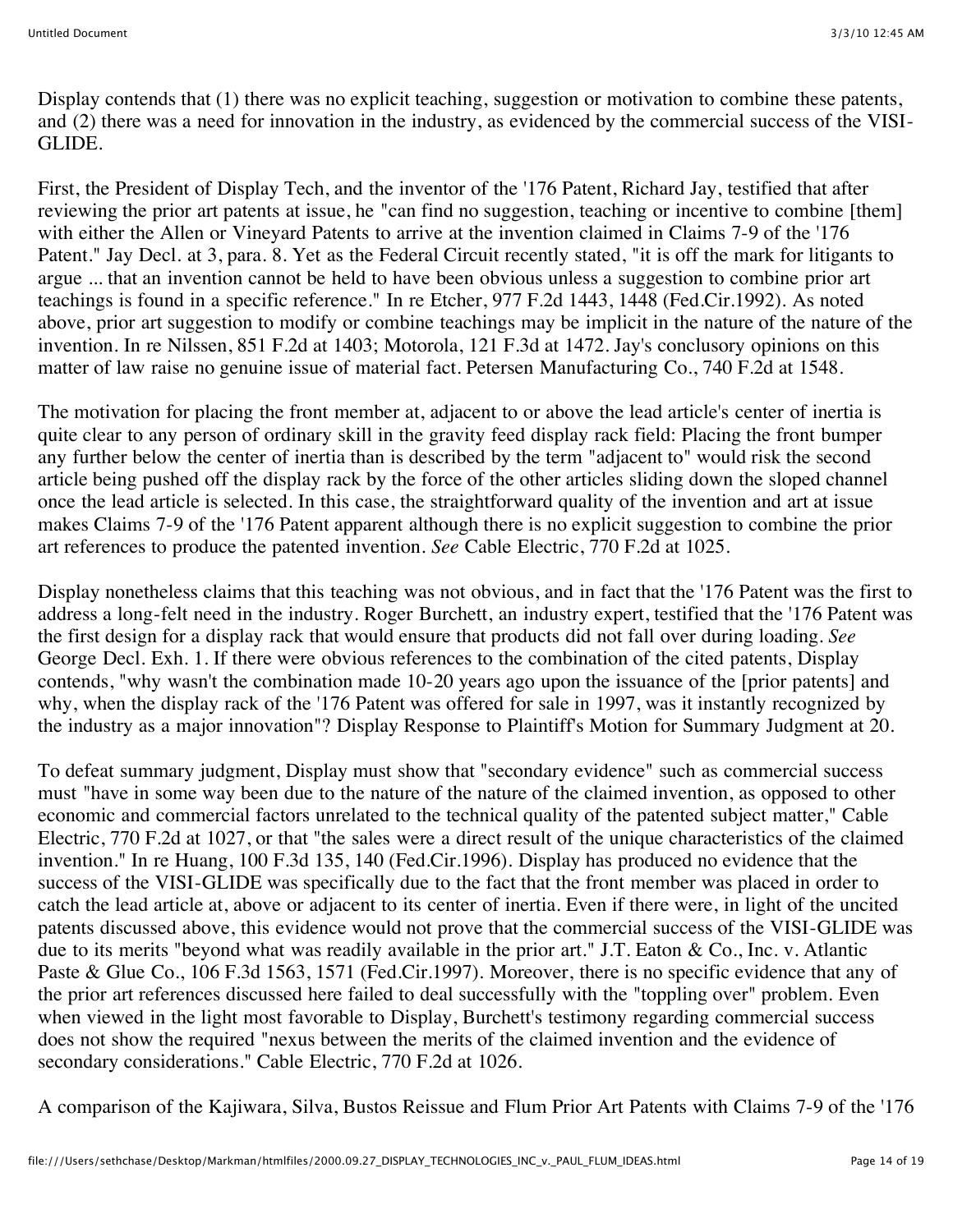Patent discloses only inconsequential differences between them. *See* Union Carbide Corp., 724 F.2d at 1573. Each of these prior art patents includes a front member engaging the lead article so as to check the gravitational pull on the lead article in the gravity feed rack. There is no evidence that the '176 Patent achieved that goal through innovation rather than by reference to prior art.

After considering the four *Graham* factors including the scope and content of the prior art of gravity feed display racks, what a person of ordinary skill in the art would bring to that art, the differences between the prior art and Claims 7-9, and Display's proffered secondary evidence of nonobviousness, the Court finds that Flum has met its burden of proving that Claims 7-9 of the '176 Patent are obvious. Claims 7-9 are therefore invalid under 35 U.S.C. s. 103.

## **G.** *Claim 11 of* the '176 Patent *is Obvious in Light of Prior Art*

Claim 11 of the '176 Patent states:

11. The display rack of claim 1 including, for each channel, an auxiliary front member disposed intermediate of said track and said front member and extending at least partially across said channel.

An "auxiliary" member in an "intermediate" location is positioned between the front member and the track. Flum argues that this limitation was well known in the art prior to the '176 Patent.

## **1.** *Prior Art: The Wiggins Patent* FN5

FN5. Although Flum cites the Silva Patent as evidence of prior art rendering Claim 11 obvious, as stated above, Silva is not reasonably pertinent to a gravity feed beverage display rack and so will not be examined here.

Issued on June 9, 1992, United States Patent No. 5,119,945 (the "Wiggins Patent") discloses a display rack for upright beverage bottles. Wiggins discloses an intermediate or auxiliary member positioned at the front of the rack between the front member and the underlying shelf. Wiggins Figure 1, No. 47. The Wiggins Patent was not disclosed to the PTO in the application for the '176 Patent.

#### **2.** *Discussion*

Flum contends that it would be obvious to a person of ordinary skill in the art to add an intermediate or auxiliary front member as disclosed in Wiggins to the Allen and Vineyard devices, and furthermore, that this limitation was insubstantial and not separately patentable. Display argues that there is no evidence of any teaching, suggestion or motivation to combine these elements in such a fashion, again offering the conclusory opinion of its patent's inventor. Jay Decl. at 3 para. 9.

As stated above, a teaching, suggestion or motivation to combine elements of prior art need not be explicit. Nilssen, 851 F.2d at 1403. The introduction of an additional auxiliary member neither adds to the ability of the display rack to function smoothly, nor addresses some heretofore unresolved problem in the field. The lack of a specific reference in prior art bolsters the finding that such an inconsequential limitation would be obvious to one of ordinary skill in the field. Claim 11 is therefore invalid under 35 U.S.C. s. 103.

## **H.** *Claim 17 of* the '176 Patent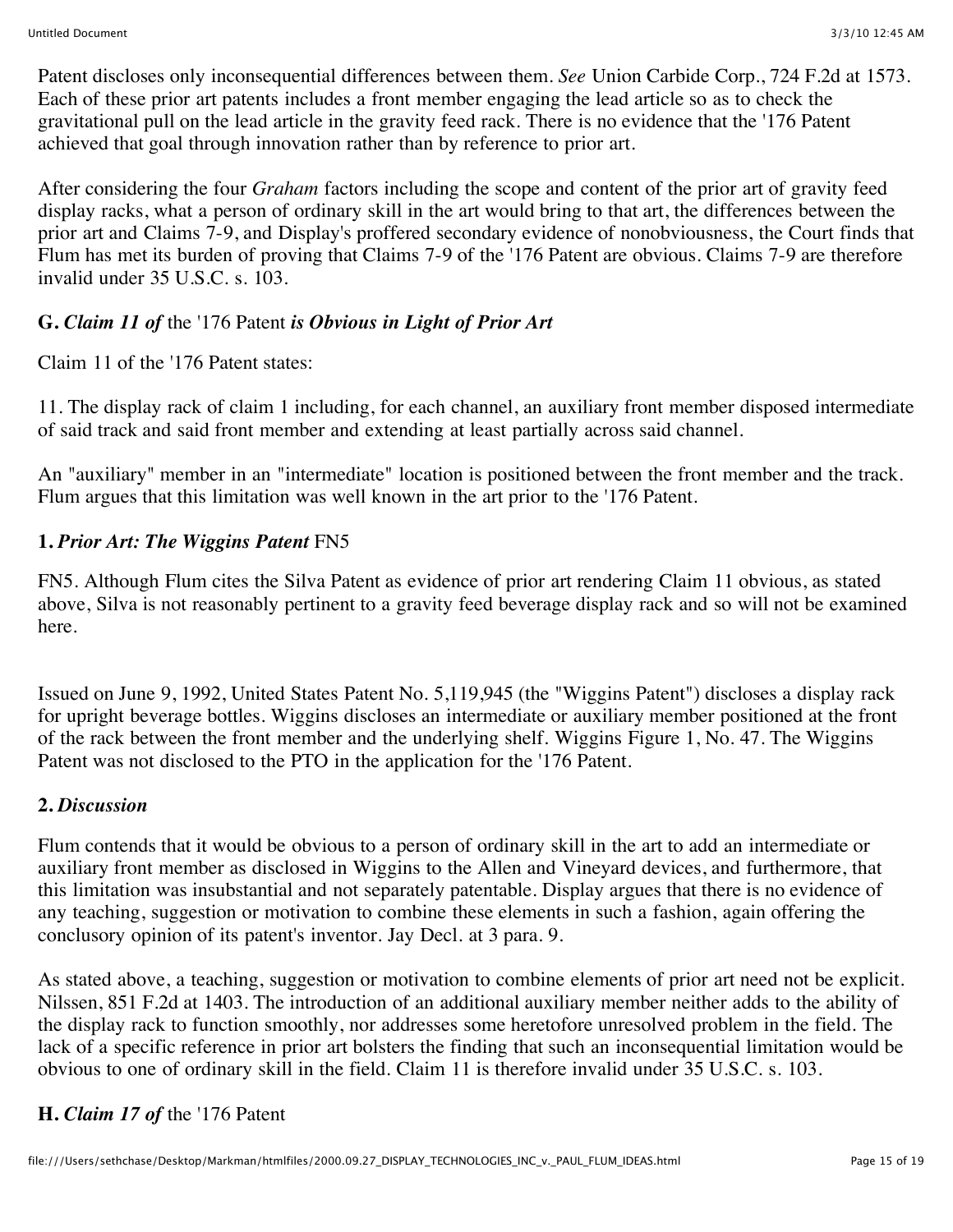In its last obviousness challenge, Flum contends that Claim 17 of the '176 Patent was obvious in light of the Allen and Vineyard Patents in addition to the Flum's 1994 COOL GLIDE IV display rack. Claim 17 states:

17. The display rack of Claim 1 wherein each said channel is of integral, one-piece, unitary construction formed in a single plastic molding operation.

## **1.** *Prior Art: The Flum Prior Art and Merl Patents*

The COOL GLIDE IV disclosed channels made of a one-piece construction formed in a single plastic molding operation and Claim 5 of Flum's patent claims "channel guide means [which] are integrally formed as part of the respective side walls and spaced parallel upstanding walls of said shelving unit." Figure 7 depicts an embodiment of the design in which the front member is not part of a unitary molded construction, but the detailed description of preferred embodiments discloses that a "stop member can be integrally formed" as a part of the rack. (Col. 11, lines 7-16).

The Merl Patent also discloses integral construction of a molded plastic material. Claim 3 of the Merl Patent claims "an automatic dispenser ... wherein said storage compartment portion, said swivel means, said dispenser portion and said container receiving surface are integrally formed as a single unit." The "automatic dispenser" in Claim 3 is comprised of a "guard railing extending forwardly from said storage compartment," the equivalent to the "front member" of the '176 Patent.

## **2.** *Discussion*

Flum suggests that it would be obvious to one of ordinary skill in the art to combine the integral molding construction of Merl and its own prior art patent with Allen and Vineyard to form a unitary construction in which the front member was an integral part of the rest of the device. Display argues that Figure 7 of Flum's prior art patent discloses a plastic front member distinct from the rest of the display rack, and so actually teaches against a unitary plastic molding construction.

It would have been obvious to one of ordinary skill in the field to combine the unitary construction embodied in prior art with the separate front members in the Allen and Vineyard devices. Given that the unitary molding concept already existed in the Merl Patent, and that the Flum Prior Art Patent disclosed an integral plastic construction only excepting the front member, the limitation of an integral plastic molding including the front member in Claim 17 of the '176 Patent is an inconsequential step. There being no genuine issue of material fact on this issue, Flum has met its burden of proving the obviousness of Claim 17, and it is invalid under 35 U.S.C. s. 103.

## **II.** *Alleged Patent Infringement of Claims 14-16* FN6

FN6. The question of whether Flum infringed on Claim 10 of the '176 Patent is not reached in light of the earlier holding that Claim 10 is invalid because it was anticipated by prior art.

# **A.** *Literal Infringement*

In order to prove literal patent infringement the patent owner has the burden of showing that every limitation (i.e., each stated element recited in the patent claim) is exactly found in the accused device. *See* Maxwell v. J. Baker, Inc., 86 F.3d 1098, 1105 (Fed.Cir.1996); Unique Concepts, Inc. v. Brown, 939 F.2d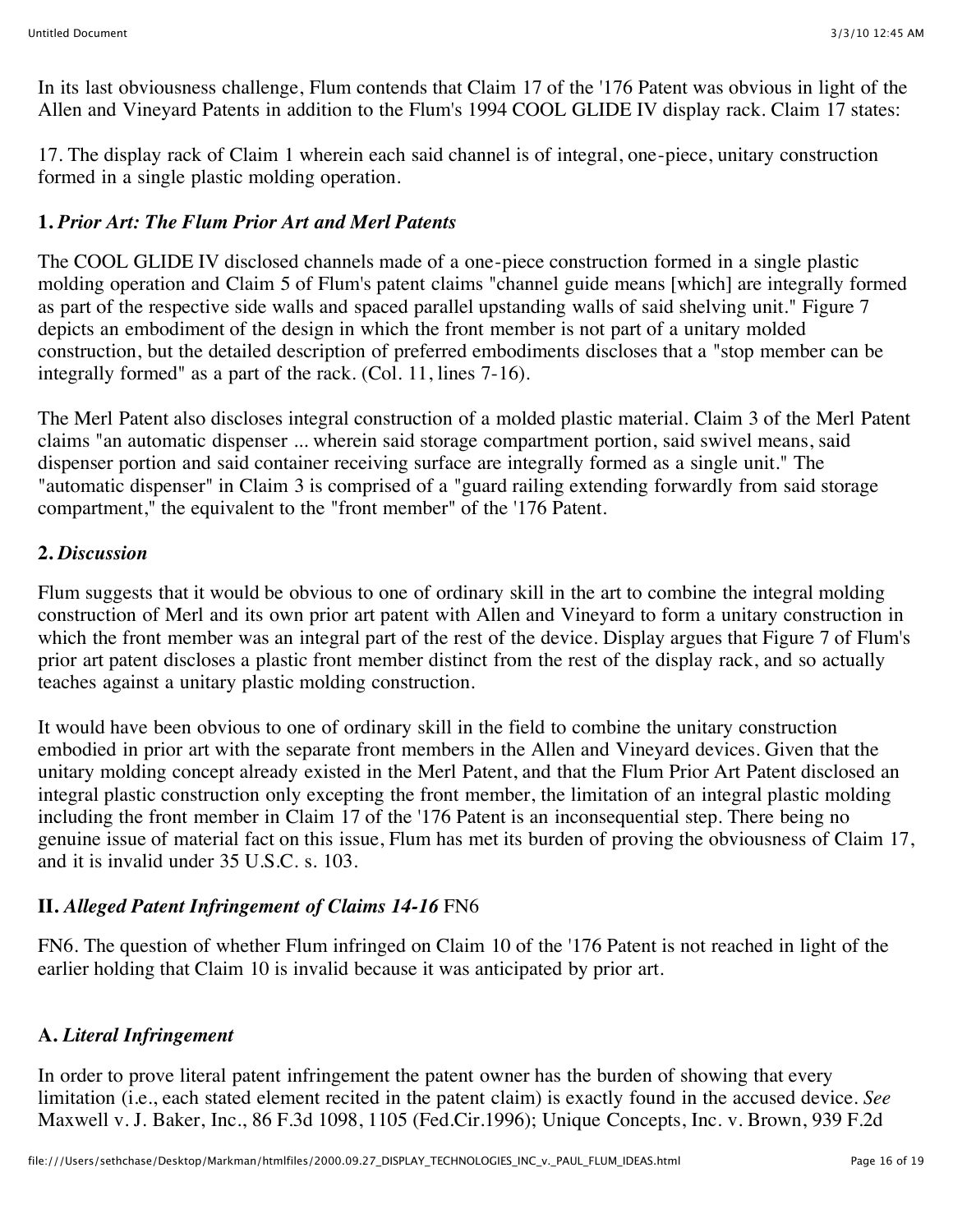1558, 1562 (Fed.Cir.1991).

The determination of whether a patent claim has been infringed requires a two-step analysis. " 'First, the claim must be properly construed to determine its scope and meaning. Second, the claim as properly construed must be compared to the accused device or process ." ' Johns Hopkins Univ. v. Cellpro, Inc., 152 F.3d 1342, 1353 (Fed.Cir.1998) ( *quoting* Caroll Touch, Inc. v. Electro Mech. Sys., Inc., 15 F.3d 1573, 1576 (Fed.Cir.1993)).

The first step, claim construction is a question of law for the court. *See Markman,* 52 F.3d at 1576. As described more fully above, to construe the claims, the court should look first to the "intrinsic evidence," that is, the claim language itself, the patent specification, and the prosecution file history. *See* Vitrionics, 90 F.3d at 1582. "If upon examination of this intrinsic evidence the meaning of the claim language is sufficiently clear, resort to extrinsic evidence, such as treatises and technical references ... should not be necessary." Digital Biometrics, Inc., 149 F.3d at 1347.

The determination of literal infringement-whether the properly construed claims read on the accused product-is a question of fact. *See, e.g.,* Johns Hopkins, 152 F.3d at 1354. However, where there is no genuine fact regarding the structure of the accused product, and the sole issue before the court is claim construction, the question as to literal infringement "collapses to one of claim construction and is thus amenable to summary judgment." Athletic Alternatives, Inc. v. Prince Manufacturing, Inc., 73 F.3d 1573, 1578 (Fed.Cir.1996).

## **B.** *Doctrine of Equivalents*

The doctrine of equivalents permits a finding of infringement when the accused product varies only slightly from the literal words of the patent claim, thus protecting the inventor from infringers who attempt to evade liability for copying the invention by making minor changes. *See* Graver Tank & Mfg. Co. v. Linde Air Products Co., 339 U.S. 605, 608 (1950). A product that "performs substantially the same function in substantially the same way to obtain the same result" as the invention will be found to infringe under the doctrine of equivalents." *Id.* The doctrine of equivalents, however, is not an invitation to the court to eliminate particular limitations provided by the language of the patent claim. *See Hilton Davis Chem. Co. v. Warner-Jenkinson Co., Inc.,* 62 F.3d 1528-29 (Fed.Cir.1995) ( *en banc* ), *rev'd on other grounds,* 520 U.S. 17 (1997). Rather, the court must apply the doctrine of equivalents on an element-by-element basis, finding infringement only where the accused product embodies either literally or by substantial equivalence each limitation of the claim. *See id.* As recently stated by the Supreme Court, the doctrine of equivalents requires the court to determine whether "the accused product or process contain[s] elements identical or equivalent to each claimed element of the patented invention." Warner-Jenkinson, 520 U.S. at 39. "Where the evidence is such that no reasonable jury could determine two elements to be equivalent, district courts are obliged to grant partial or complete summary judgment." *Id.*

# **C.** *Claims 14-16 were Not Infringed Upon*

Claims 14-16 require recesses for telescopic receipt of a support tray wall as follows. Claim 14 states:

14. The display rack of claim 1 for use with a supporting tray having at least one of a laterally extending front wall and a laterally extending back wall, wherein said sidewalls are configured and dimensioned to substantially space the bottom of said track above the bottoms of said sidewalls and define a plurality of laterally aligned and laterally spaced bottom opening pairs of upwardly extending recesses adjacent the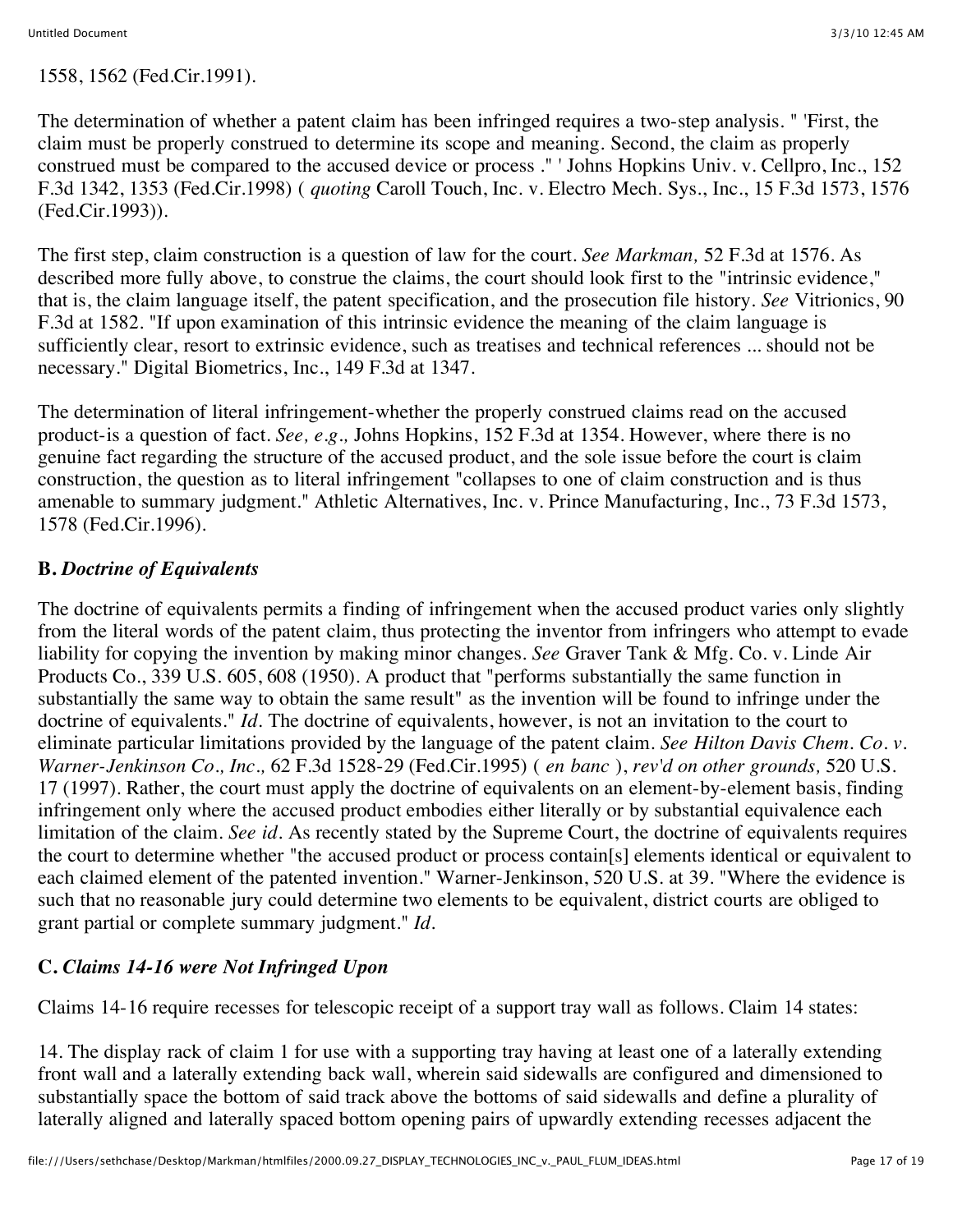front and the back thereof for telescopic receipt therewith of at least one of a tray front wall and a tray back wall, respectively, whereby the article-supporting length of said display rack may exceed the length of a supporting tray.

Claim 15 states:

15. The display rack of claim 14 wherein the tops of said recesses are below the bottoms of said tracks.

Claim 16 states:

16. The display rack of claim 1 additionally including means, for each channel, for substantially spacing the bottom of said track above a supporting tray having at least one of a laterally extending upstanding front wall and a laterally extending upstanding back wall, while simultaneously enabling telescopic receipt of at least one of the front wall and the back wall of the tray therein so that said display rack has an articlesupporting length which may overhang and extend beyond at least one of the front wall and back wall of the tray.

Claims 14-16 of the '176 Patent each require "recesses" for "telescopic receipt" of a support tray wall. Column 7, line 56 to column 8, line 47 of the specification for the '176 Patent describe the "recesses" at issue as "define[d]" by "the bottoms of the channel sidewalls," and are depicted and referenced in Figure 1 of the '176 Patent as, essentially, recesses cut out of the bottoms of the sidewalls. Further, "[e]ach of the recesses, is configured and dimensioned to receive telescopically therein the upper rod of the front wall of the support shelf." As the patent language states, the claimed "vertical telescopic action" is no more than the "engagement" of the "upper rod" of the underlying support rack in a "relatively snug" fit or "telescopically therein" the recess, and the corresponding ability of the "recesses to receive telescopically therein the upper rod of the support shelf." (Column 7, line 65 to column 8, line 8); (see also Figs. 1 & 6 of the '176 Patent).

As held in more detail in a prior opinion, the Flum GLOBE GLIDE display rack does not literally infringe on the recess claims of the '176 Patent because Flum's rack has no recesses or any other means for telescopic receipt of an underlying support rod. Rather, the Flum GLOBE GLIDE display rack employs an "I-shaped" member that abuts the front rod member of the underlying support shelf. Display Technologies, Inc. v. Paul Flum Ideas, Inc., 75 F.Supp.2d at 296.

Nor does the Flum display rack infringe on Claims 14-16 of the '176 Patent by equivalence. Flum's rack neither performs the same function as the claimed recesses, nor works the same way as the claimed recesses, i.e. by relying on a telescopic support rod. Id. at 297. Finally, although the Flum I-beam, like the '176 Patent, enables the rack to be alternatively positioned in a cooler, "equivalence is not established by showing only accomplishment of the same result." DePaul v. General Instrument Corp., 771 F.Supp. 642, 645 (S.D.N.Y.1991).

Accordingly, for the reasons stated above and in the prior opinion of this Court, Flum has not infringed upon Claims 14-16 of the '176 Patent either literally or by equivalence, and summary judgment for noninfringement of Claims 14-16 is warranted.

# *Conclusion*

Flum's motion for summary judgment for invalidity of Claims 2-4, 7-11 and 17 is granted. Flum's motion